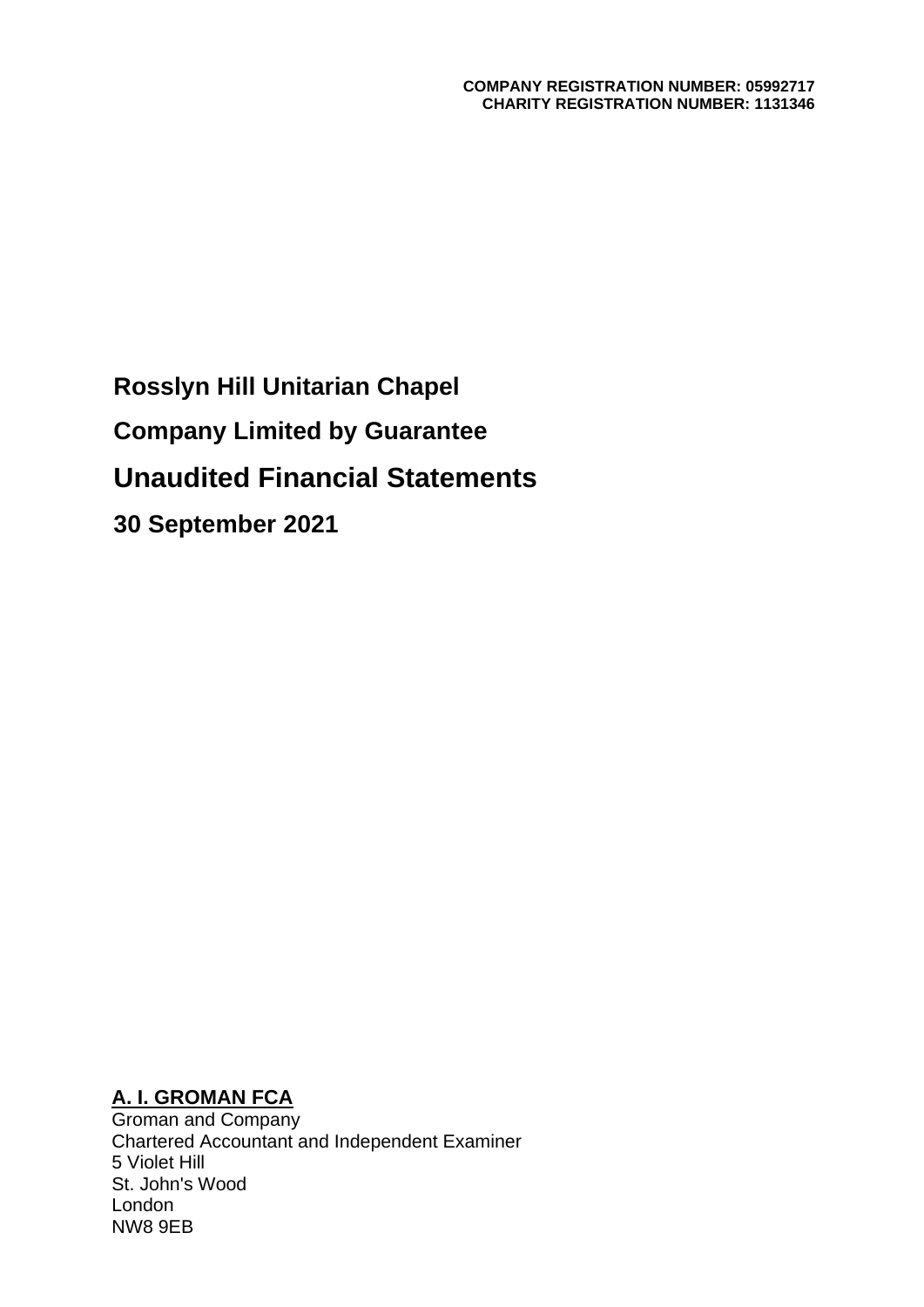## **Company Limited by Guarantee**

## **Trustees' Annual Report (Incorporating the Director's Report)** *(continued)*

## **Year ended 30 September 2021**

The trustees, who are also the directors for the purposes of company law, present their report and the unaudited financial statements of the charity for the year ended 30 September 2021.

#### **Reference and administrative details**

| <b>Registered charity name</b>                   | Rosslyn Hill Unitarian Chapel                                                                                                                   |                                                    |  |  |
|--------------------------------------------------|-------------------------------------------------------------------------------------------------------------------------------------------------|----------------------------------------------------|--|--|
| <b>Charity registration number</b>               | 1131346                                                                                                                                         |                                                    |  |  |
| <b>Company registration number</b>               | 05992717                                                                                                                                        |                                                    |  |  |
| <b>Principal office and registered</b><br>office | 3 Pilgrims Place<br>London<br><b>NW3 1NG</b>                                                                                                    |                                                    |  |  |
| The trustees                                     | Mr L Cole<br>Mr E Wagner<br>Mr JH Bell<br>Mr MP Macy<br>Mr JL Evans<br>Ms KJ Torgan<br>Ms DES Frankel<br>Ms AK Bybee<br>Ms TJ Morrison          | (Resigned 8 July 2021)<br>(Resigned 28 March 2021) |  |  |
| Independent examiner                             | A.I. Groman FCA<br>Groman and Company<br>Chartered Accountant and Independent Examiner<br>5 Violet Hill<br>St. John's Wood<br>London<br>NW8 9EB |                                                    |  |  |

#### **Structure, governance and management**

#### **Governing Document**

Rosslyn Hill Unitarian Chapel (the charity) was incorporated as a company Limited by Guarantee on 8<sup>th</sup> November 2006 (Company Registration Number: 05992717) and is governed by its Memorandum of Association and its Articles of Association. The charity was registered by the Charity Commission as a charity in England on 25 August 2009.

The Rosslyn Hill Unitarian Chapel had been constituted under a declaration of trust of the "1862 Indenture" as varied by the Constitution of 1996. The charity is a Member of The British and Foreign Unitarian Association (Incorporated); a charity registered in England: 255205 and The General Assembly of Unitarian and Free Christian Churches; a charity registered in England 250788.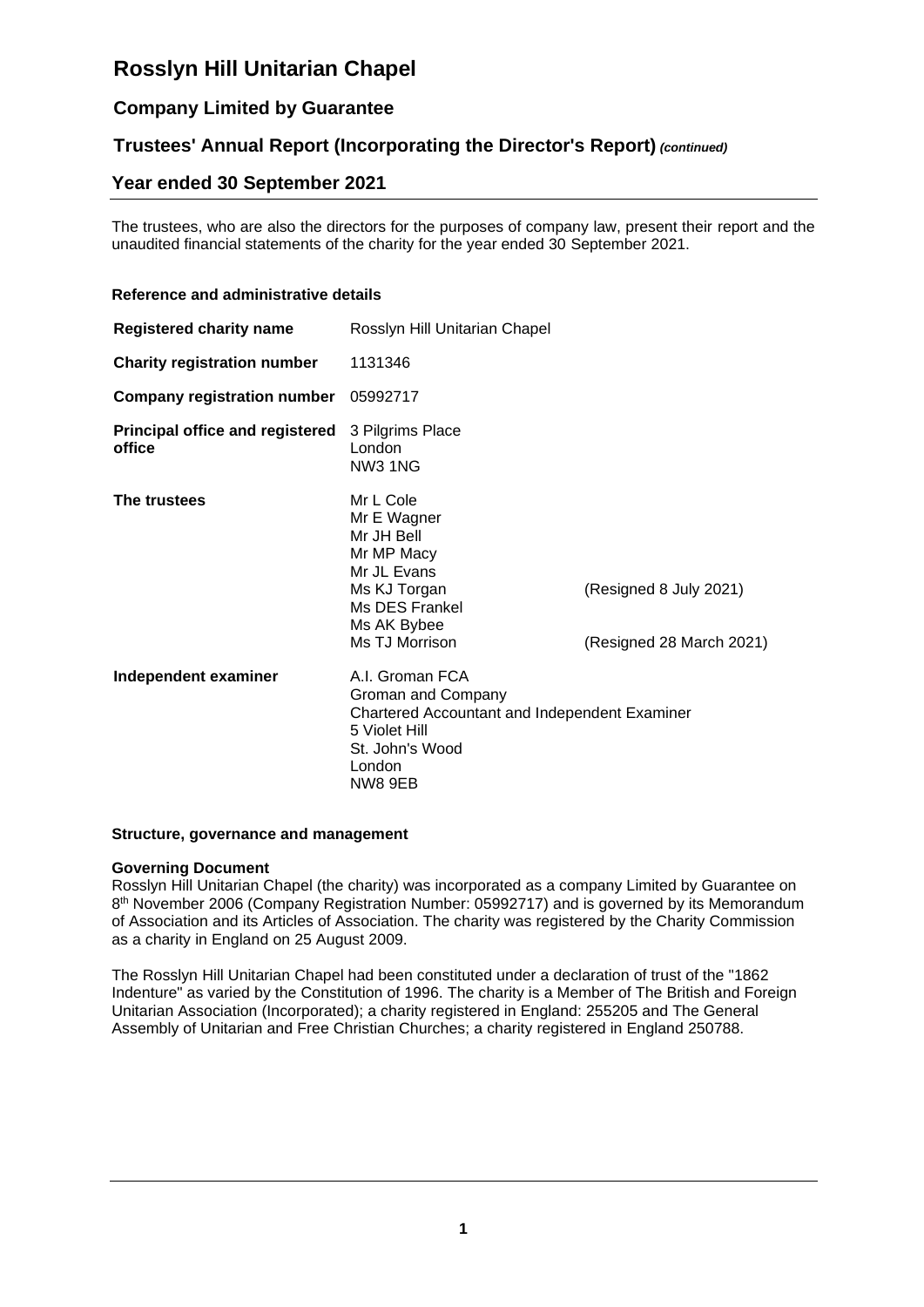## **Company Limited by Guarantee**

## **Trustees' Annual Report (Incorporating the Director's Report)** *(continued)*

### **Year ended 30 September 2021**

#### **Trustees**

The trustees, who are also the directors for the purpose of company law, and who served during the year were:

Ms L Cole Mr E Wagner Mr JH Bell Mr MP Macy Mr JL Evans Ms KJ Torgan (Resigned 8 July 2021) Ms DES Frankel Ms AK Bybee Ms TJ Morrison (Resigned 28 March 2021)

#### **Appointment, induction & training of Trustees**

All members are circulated prior to the AGM advising them of the retiring trustees and requesting nominations for new trustees at the AGM. When considering co-opting trustees, the Board has regard to the requirement for any specialist skills needed. New trustees are encouraged to undergo orientation to brief them on their legal obligations under charity and company law, the content of the Memorandum and Articles of Association, the committee and decision making processes, the business plan and recent financial performance of the charity. Trustees are encouraged to attend appropriate external training events where these will facilitate the undertaking of their role.

The company's current policy concerning the payment of trade creditors is to follow the CBI's Prompt Payers Code (copies are available from the CBI, Centre Point, 103 New Oxford Street, London WC1A 1DU).The company's current policy concerning the payment of trade creditors is to:

- settle the terms of payment with suppliers when agreeing the terms of each transaction;
- ensure that suppliers are made aware of the terms of payment by inclusion of the relevant terms in contracts; and
- pay in accordance with the company's contractual and other legal obligations.

#### **Organisation**

The charity is organised so that the trustees meet regularly to manage its affairs. There are two part time administrative officers one who manages the day-to-day activities, the other finance activities, one full-time minister Rev Kate Dean, and a PT caretaker was employed for part of the year. We also have three self-employed professionals, one for salary/finance admin, another the director of music, and lastly choir master. The cleaning function is now sub contracted to a cleaning company (due to the pandemic) and our previous cleaner Tupe'd over.

#### **Investment Powers**

The Memorandum of Association authorises the directors to make and hold investments using the general funds of the charity.

#### **Statement of trustees' responsibilities**

The trustees, who are also the directors of Rosslyn Hill Unitarian Chapel for the purpose of company law, are responsible for preparing the Trustees' Report and the financial statements in accordance with applicable law and United Kingdom Accounting Standards (United Kingdom Generally Accepted Accounting Practice). Company Law requires the trustees to prepare financial statements for each financial year which give a true and fair view of the state of affairs of the charity and of the incoming resources and application of resources, including the income and expenditure, of the charitable company for that year. In preparing these financial statements, the trustees are required to: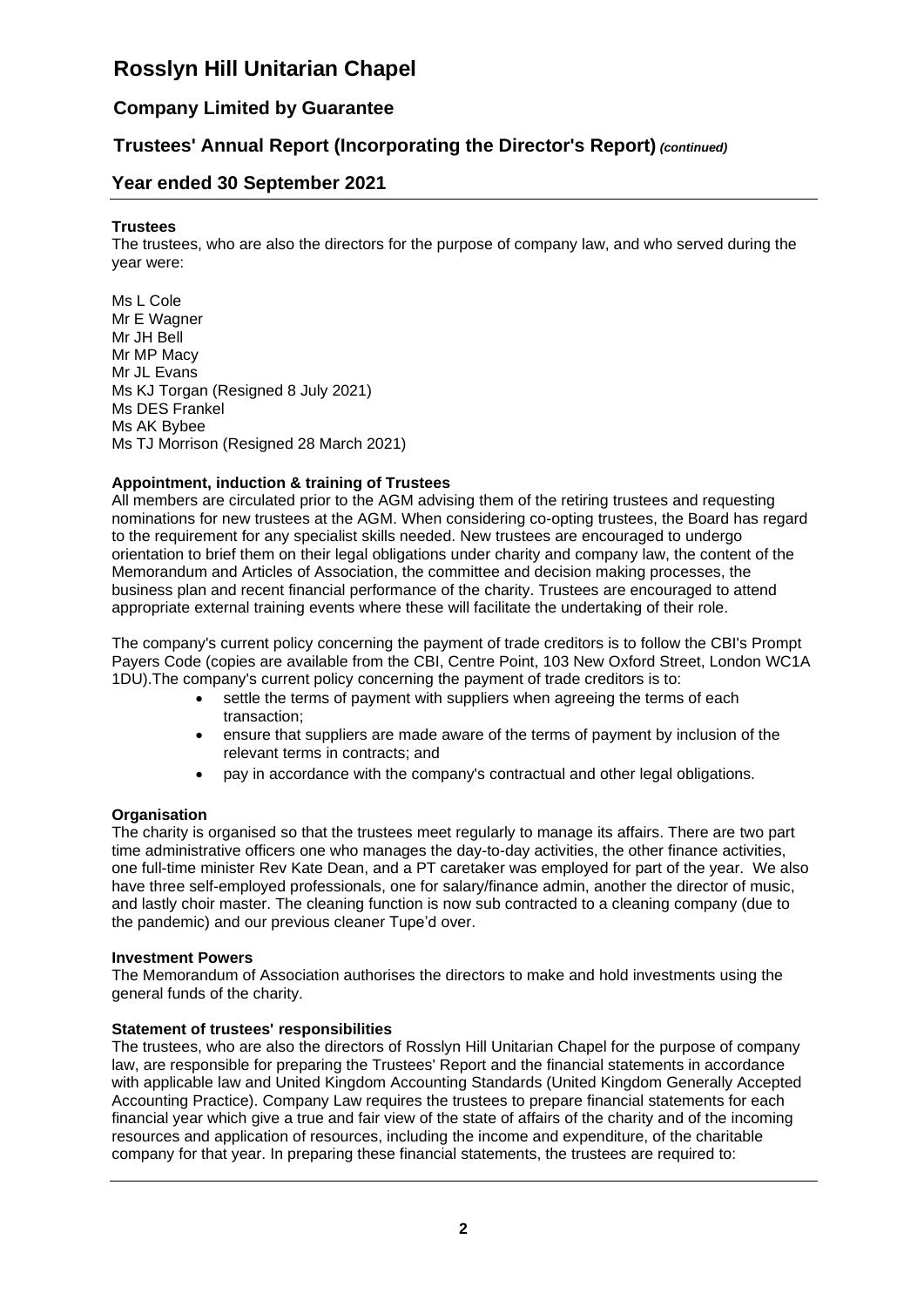## **Company Limited by Guarantee**

## **Trustees' Annual Report (Incorporating the Director's Report)** *(continued)*

### **Year ended 30 September 2021**

- select suitable accounting policies and then apply them consistently;
- observe the methods and principles in the Charities SORP;
- make judgements and estimates that are reasonable and prudent;
- state whether applicable UK Accounting Standards have been followed, subject to any material departures disclosed and explained in the financial statements; and
- prepare the financial statements on the going concern basis unless it is inappropriate to presume that the charity will continue in operation.

The trustees are responsible for keeping adequate accounting records that disclose with reasonable accuracy at any time the financial position of the charity and enable them to ensure that the financial statements comply with the Companies Act 2006. They are also responsible for safeguarding the assets of the charity and hence for taking reasonable steps for the prevention and detection of fraud and other irregularities. The trustees' report was approved by the Board of Trustees.

#### **Objectives and activities**

The principal activity of the charity is to unite for worship, and to foster liberal religious living through study, service and fellowship.

The trustees have paid due regard to guidance issued by the Charity Commission in deciding what activitiesthe charity should undertake.

#### **Public Benefit**

We have referred to the guidance contained in the Charity Commissions general guidance on public benefitwhen reviewing our aims and objectives and in planning our future services. In particular the board of trusteesconsider how our planned services will contribute to the aims and objectives they have set.

#### **Achievements and performance**

In 2013, the Chapel sold the Willoughby Road site and invested £800,000 of the proceeds into M&G's Charifund. The fund has performed satisfactorily, rising to £1,334,689 over the course of the 2019 financial year. However, the fund felt to £1,070,903 by the year ended 30 September 2020 but has since recovered to £1,435,615. As custodians of a site including a Grade II listed Chapel and Cottages we intend to use these monies to maintain and improve the fabric and contents of the property as well as support the activities of the congregation and the local community both now and in the future.

In line with our Unitarian principles of open-minded spiritual enquiry, commitment to inclusive community building and active social outreach, the Chapel continued to offer worship services throughout the year moving from online-only to a hybrid of online and in person services and events in June. The Minister introduced a number of initiatives to serve the congregation and local community including an anti racism spiritual development course, an interfaith workshop and a monthly toddler group. To address the social isolation of members caused by the pandemic, a network of volunteers undertook regular phone calls to ensure the community remained connected. Members also maintained the Chapel's partnership with C4WS to run a temporary homeless shelter offsite, which had previously been hosted in our Hall, due to the pandemic.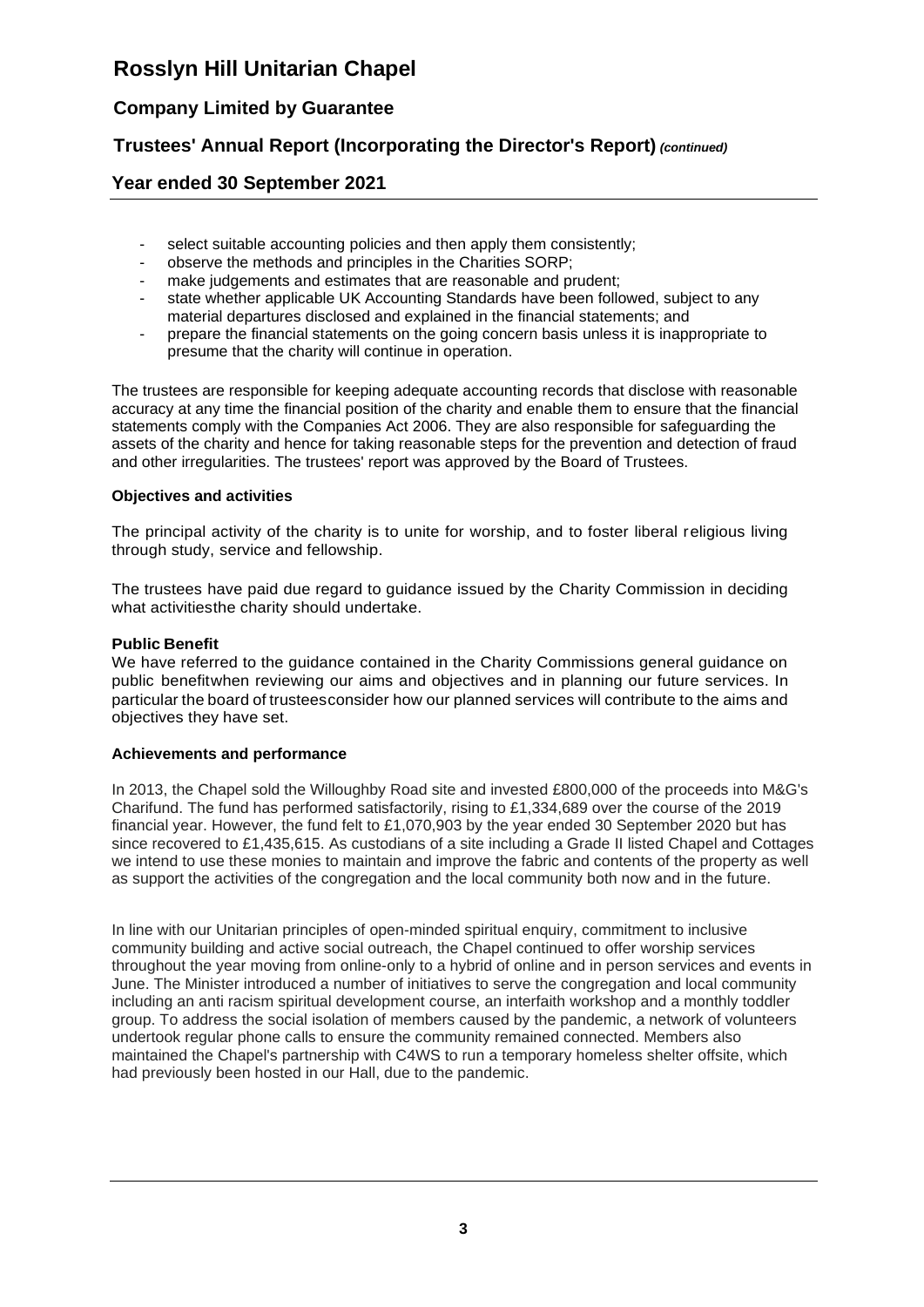## **Company Limited by Guarantee**

## **Trustees' Annual Report (Incorporating the Director's Report)** *(continued)*

### **Year ended 30 September 2021**

#### **Financial review**

The accounts have been prepared in accordance with the accounting policies set out in note 2 to the accountsand comply with the charity's governing document, the Companies Act 2006 and "Accounting and Reportingby Charities: Statement of Recommended Practice applicable to charities preparing their accounts in accordance with the Financial Reporting Standard applicable in the UK and Republic of Ireland (FRS 102)" (asamended for accounting periods commencing from 1 January 2016)

The Statement of Financial Activities shows income for the year of £259,990 and endowment income of £29, an increase of close to £10,000. Total expenditure excluding depreciation of £241,505 was incurred over the year, implying a net operating cash surplus of £18,514 (2020: deficit of £45,882). The total funds carried forward was £1,849,653, up from £1.466,427 carried over in 2020.

The present level of funding is adequate to continue to support the running of the charity for the year ahead. The bulk of the funds will be replenished three times (on a termly basis) by our licensees who use our premises for their schools. Other sources of income include childrens holiday camps, events, car parking, Chapel membership, monthly giving and donations.

It is the policy of the charity that unrestricted funds which have not been designated for a specific use shouldbe maintained at a level equivalent to between three and six month's expenditure. The trustees considers thatreserves at this level will ensure that, in the event of a significant drop in funding, they will be able to continuethe charity's current activities while consideration is given to ways in which additional funds may be raised. This level of reserves has been maintained throughout the year.

#### **Risk management**

The Board is tasked with regularly reviewing the major risks which the charity faces and undergoing an annualreview of key financial systems, to ensure that sufficient resources can be provided for our operating budgetand in the event of adverse conditions. The Board believes that maintaining reserves at near current levels, combined with an annual review of the controls over key financial systems, should provide sufficient resources in most circumstances. The Board has also examined other operational and business risks faced by the charity and confirms that the charity has established systems that should suffice to mitigate the most significant risks.

#### **Small company provisions**

This report has been prepared in accordance with the provisions applicable to companies entitled to the small companies' exemption.

The trustees' annual report was approved on .............................. and signed on behalf of the board of trustees by:

Ms AK Bybee **Trustee**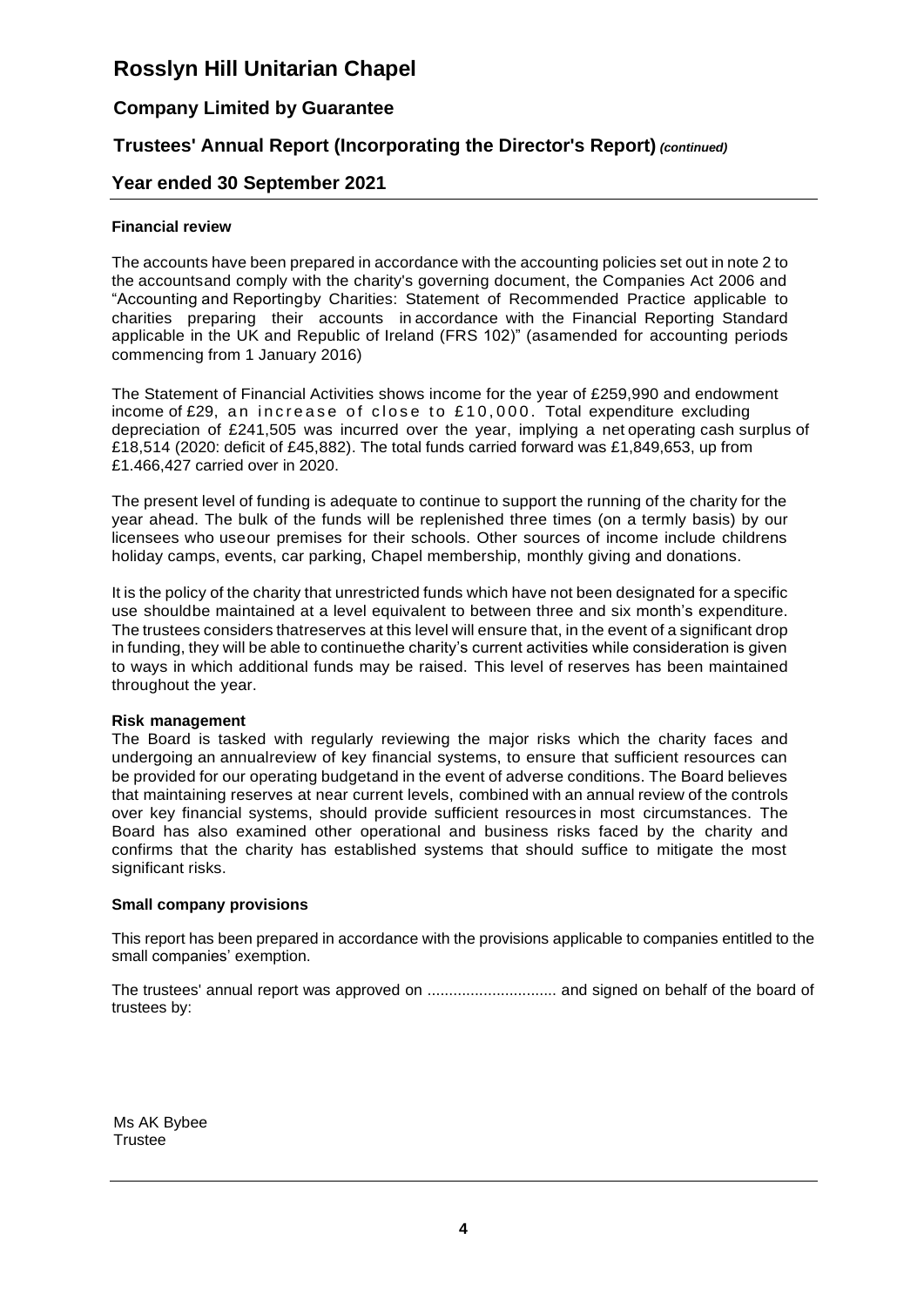## **Company Limited by Guarantee**

### **Independent Examiner's Report to the Trustees of Rosslyn Hill Unitarian Chapel**

### **Year ended 30 September 2021**

I report to the trustees on my examination of the financial statements of Rosslyn Hill Unitarian Chapel ('the charity') for the year ended 30 September 2021.

#### **Responsibilities and basis of report**

As the trustees of the company (and also its directors for the purposes of company law) you are responsible for the preparation of the financial statements in accordance with the requirements of the Companies Act 2006 ('the 2006 Act').

Having satisfied myself that the accounts of the company are not required to be audited under Part 16 of the 2006 Act and are eligible for independent examination, I report in respect of my examination of the charity's accounts as carried out under section 145 of the Charities Act 2011 ('the 2011 Act'). In carrying out my examination I have followed the Directions given by the Charity Commission under section 145(5)(b) of the 2011 Act.

#### **Independent examiner's statement**

Since the charity's gross income exceeded £250,000 your examiner must be a member of a body listed in section 145 of the 2011 Act. I confirm that I am qualified to undertake the examination because I am a member of the Institute of Chartered Accountants in England and Wales (ICAEW), which is one of the listed bodies.

I have completed my examination. I confirm that no matters have come to my attention in connection with the examination giving me cause to believe:

- 1. accounting records were not kept in respect of the charity as required by section 386 of the 2006 Act; or
- 2. the financial statements do not accord with those records; or
- 3. the financial statements do not comply with the accounting requirements of section 396 of the 2006 Act other than any requirement that the accounts give a 'true and fair' view which is not a matter considered as part of an independent examination; or
- 4. the financial statements have not been prepared in accordance with the methods and principles of the Statement of Recommended Practice for accounting and reporting by charities applicable to charities preparing their accounts in accordance with the Financial Reporting Standard applicable in the UK and Republic of Ireland (FRS 102).

I have no concerns and have come across no other matters in connection with the examination to which attention should be drawn in this report in order to enable a proper understanding of the accounts to be reached.

A.I. Groman FCA Independent Examiner

Groman and Company Chartered Accountant and Independent Examiner 5 Violet Hill St. John's Wood London NW8 9EB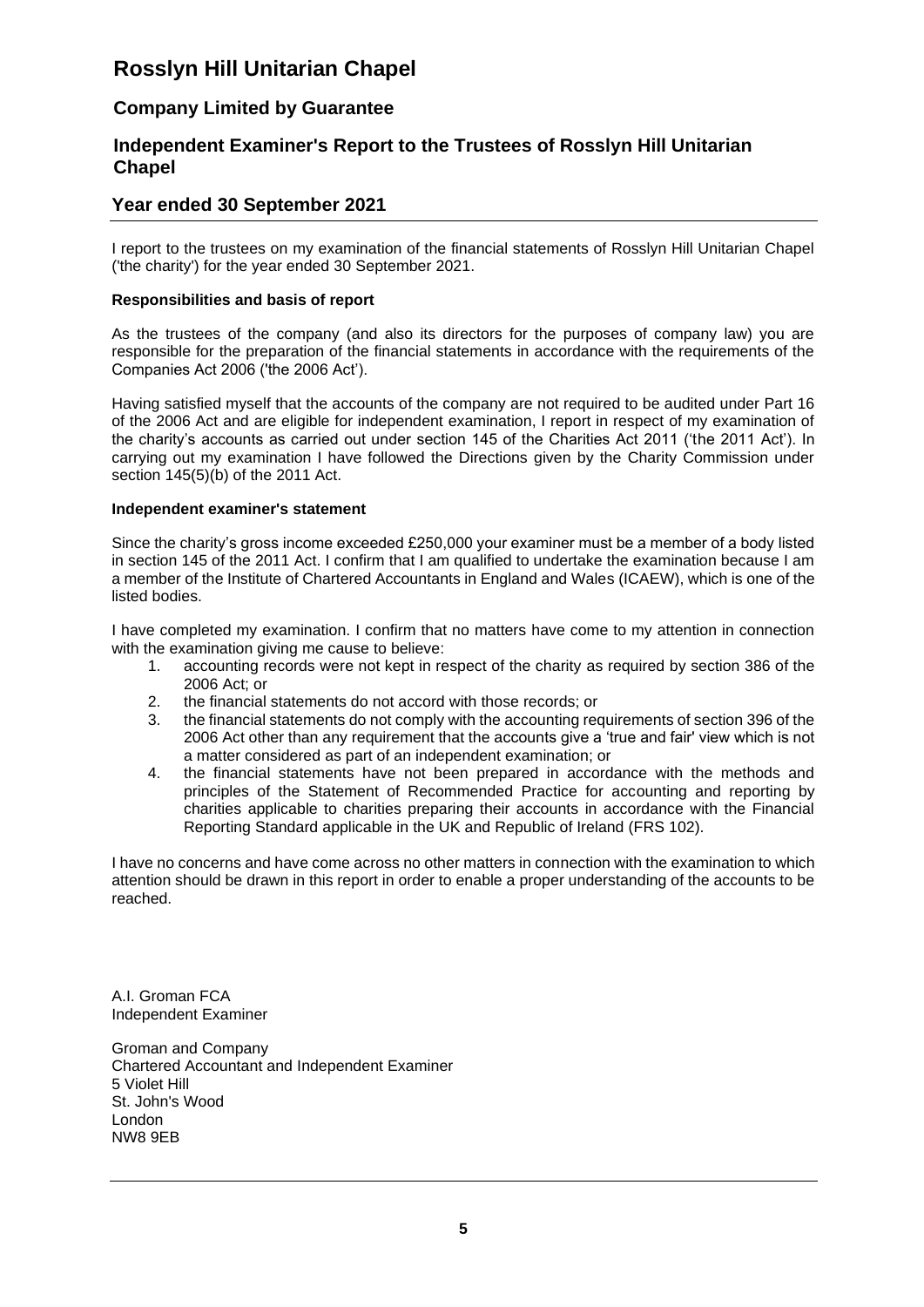## **Company Limited by Guarantee**

## **Statement of Financial Activities (including income and expenditure account)**

## **Year ended 30 September 2021**

|                                      |             | <b>Unrestricted</b><br>funds | funds | 2021<br><b>Restricted Endowment</b><br>funds | <b>Total funds</b> | 2020<br><b>Total funds</b> |
|--------------------------------------|-------------|------------------------------|-------|----------------------------------------------|--------------------|----------------------------|
|                                      | <b>Note</b> | £                            | £     | £                                            | £                  | £                          |
| Income and endowments                |             |                              |       |                                              |                    |                            |
| Donations and legacies               | 5           | 24,543                       |       |                                              | 24,543             | 32,253                     |
| <b>Government Grants</b>             | 20          |                              |       |                                              |                    | 2,132                      |
| Charitable activities                | 6           | 235,447                      |       |                                              | 235,447            | 212,553                    |
| Investment income                    | 7           |                              |       | 29                                           | 29                 | 111                        |
| Other income                         | 8           |                              |       |                                              |                    | 2,561                      |
| <b>Total income</b>                  |             | 259,990                      |       | 29                                           | 260,019            | 249,610                    |
| <b>Expenditure</b><br>Expenditure on |             |                              |       |                                              |                    |                            |
| charitable activities                | 9,10        | 178,058                      | 330   | 63,117                                       | 241,505            | 295,492                    |
| <b>Total expenditure</b>             |             | 178,058                      | 330   | 63,117                                       | 241,505            | 295,492                    |
| Net income/(expenditure)             |             | 81,932                       | (330) | (63,088)                                     | 18,514             | (45, 882)                  |
| Other recognised gains and losses    |             |                              |       |                                              |                    |                            |
| Other gains/(losses)                 |             | 91,565                       |       | 273,147                                      | 364,712            | (263, 786)                 |
| Net movement in funds                |             | 173,497                      | (330) | 210,059                                      | 383,226            | (309, 668)                 |
| <b>Reconciliation of funds</b>       |             |                              |       |                                              |                    |                            |
| Total funds brought forward          |             | 835,635                      | 4,447 | 626,345                                      | 1,466,427          | 1,776,095                  |
| <b>Total funds carried forward</b>   |             | 1,009,132                    | 4,117 | 836,404                                      | 1,849,653          | 1,466,427                  |

The statement of financial activities includes all gains and losses recognised in the year. All income and expenditure derive from continuing activities.

**The notes on pages 8 to 17 form part of these financial statements.**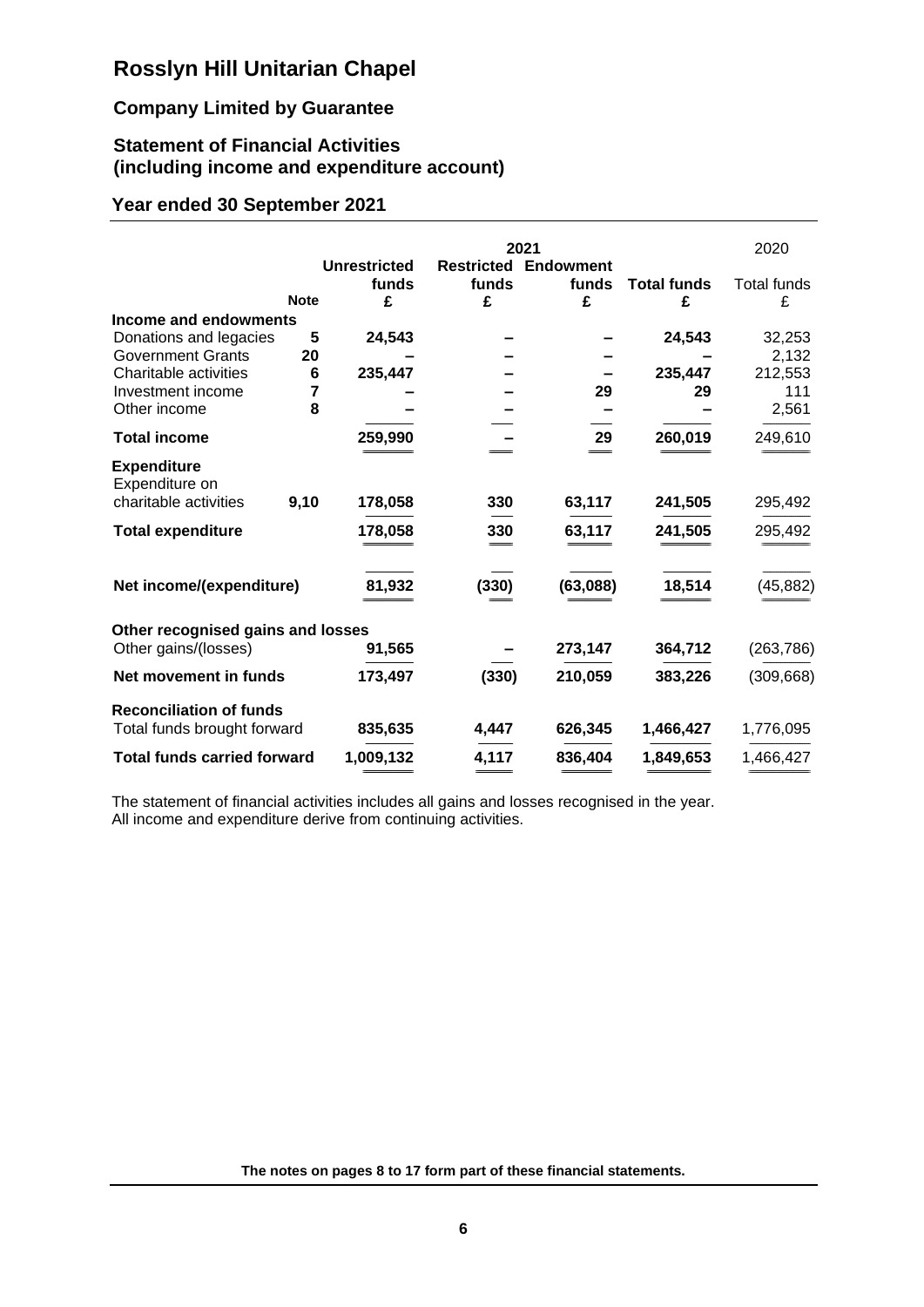## **Company Limited by Guarantee**

## **Statement of Financial Position**

### **30 September 2021**

|                                                         | <b>Note</b> | 2021<br>£ | 2020<br>£ |
|---------------------------------------------------------|-------------|-----------|-----------|
| <b>Fixed assets</b><br>Tangible fixed assets            | 15          | 146,724   | 163,087   |
| Investments                                             | 16          | 1,435,615 | 1,070,903 |
|                                                         |             | 1,582,339 | 1,233,990 |
| <b>Current assets</b>                                   |             |           |           |
| Cash at bank and in hand                                |             | 341,411   | 291,319   |
| <b>Net current assets</b>                               |             | 341,411   | 291,319   |
| <b>Total assets less current liabilities</b>            |             | 1,923,750 | 1,525,309 |
| Creditors: amounts falling due after more than one year | 17          | (74, 097) | (58, 882) |
| <b>Net assets</b>                                       |             | 1,849,653 | 1,466,427 |
| <b>Funds of the charity</b>                             |             |           |           |
| Endowment funds                                         |             | 836,404   | 626,345   |
| <b>Restricted funds</b>                                 |             | 4,117     | 4,447     |
| Unrestricted funds                                      |             | 1,009,132 | 835,635   |
| <b>Total charity funds</b>                              | 21          | 1,849,653 | 1,466,427 |

For the year ending 30 September 2021 the charity was entitled to exemption from audit under section 477 of the Companies Act 2006 relating to small companies.

Directors' responsibilities:

- The members have not required the company to obtain an audit of its financial statements for the year in question in accordance with section 476;
- The directors acknowledge their responsibilities for complying with the requirements of the Act with respect to accounting records and the preparation of financial statements.

These financial statements have been prepared in accordance with the provisions applicable to companies subject to the small companies' regime.

These financial statements were approved by the board of trustees and authorised for issue on ........................, and are signed on behalf of the board by:

Ms AK Bybee **Trustee** 

**The notes on pages 8 to 17 form part of these financial statements.**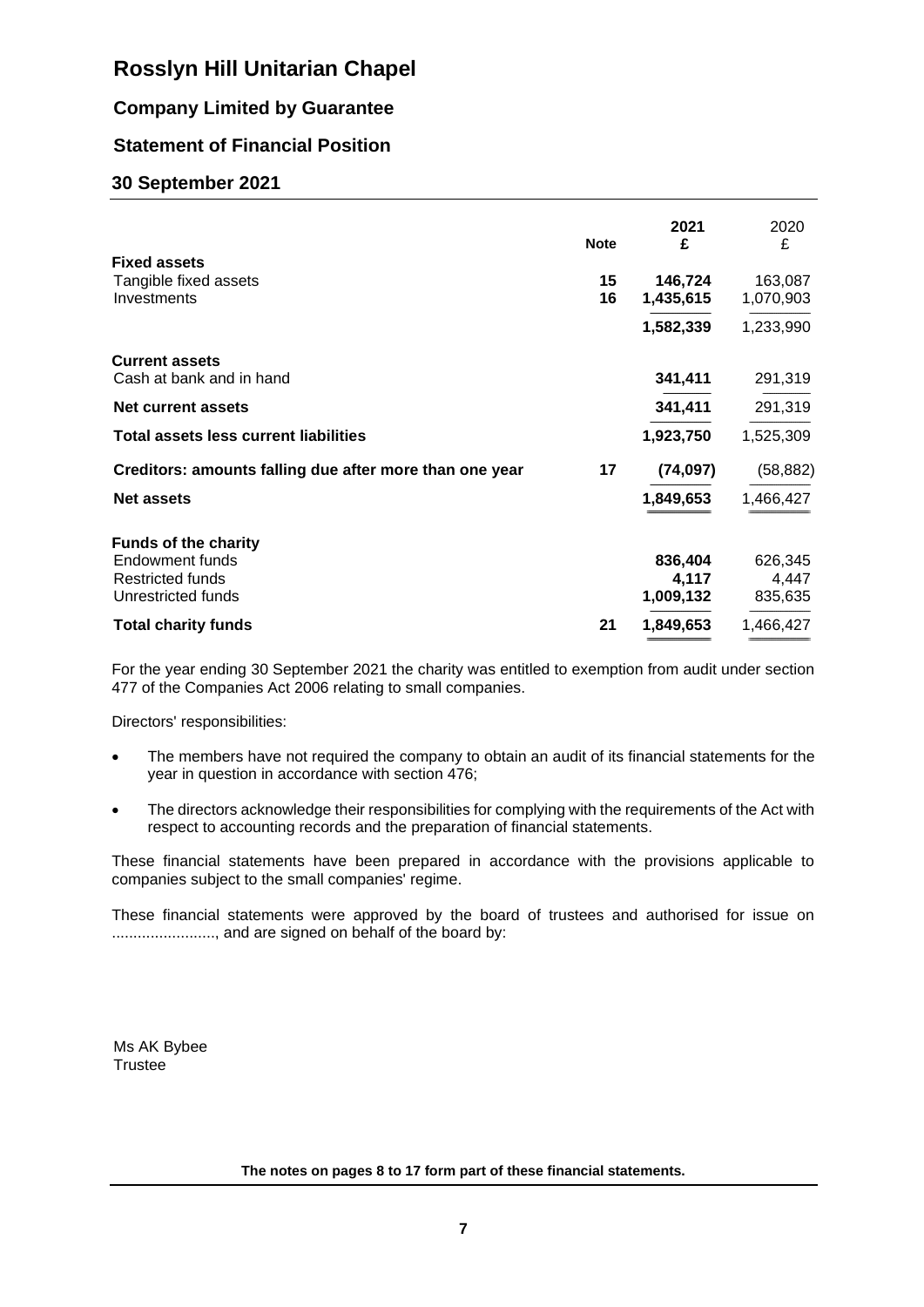### **Company Limited by Guarantee**

### **Notes to the Financial Statements**

### **Year ended 30 September 2021**

#### **1. General information**

The charity is a public benefit entity and a private company limited by guarantee, registered in England and Wales and a registered charity in England and Wales. The address of the registered office is 3 Pilgrims Place, London, NW3 1NG.

#### **2. Statement of compliance**

These financial statements have been prepared in compliance with FRS 102, 'The Financial Reporting Standard applicable in the UK and the Republic of Ireland', the Statement of Recommended Practice applicable to charities preparing their accounts in accordance with the Financial Reporting Standard applicable in the UK and Republic of Ireland (FRS 102) (Charities SORP (FRS 102)) and the Companies Act 2006.

#### **3. Accounting policies**

#### **Basis of preparation**

The financial statements have been prepared on the historical cost basis, as modified by the revaluation of certain financial assets and liabilities and investment properties measured at fair value through income or expenditure.

The financial statements are prepared in sterling, which is the functional currency of the entity.

#### **Going concern**

There are no material uncertainties about the charity's ability to continue.

#### **Judgements and key sources of estimation uncertainty**

The preparation of the financial statements requires management to make judgements, estimates and assumptions that affect the amounts reported. These estimates and judgements are continually reviewed and are based on experience and other factors, including expectations of future events that are believed to be reasonable under the circumstances.

#### **Fund accounting**

Unrestricted funds are available for use at the discretion of the trustees to further any of the charity's purposes.

Designated funds are unrestricted funds earmarked by the trustees for particular future project or commitment.

Restricted funds are subjected to restrictions on their expenditure declared by the donor or through the terms of an appeal, and fall into one of two sub-classes: restricted income funds or endowment funds.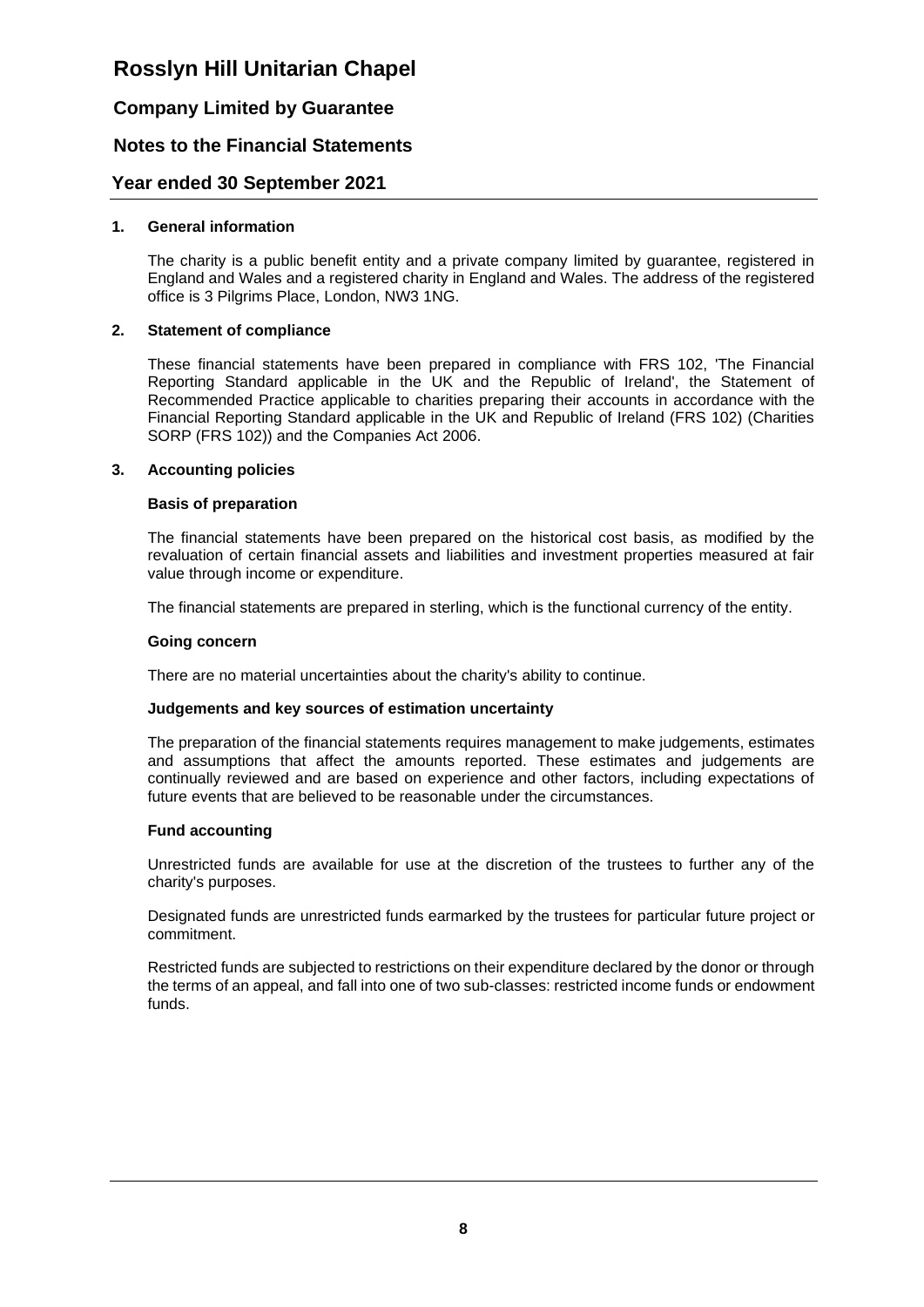## **Company Limited by Guarantee**

### **Notes to the Financial Statements** *(continued)*

### **Year ended 30 September 2021**

#### **3. Accounting policies** *(continued)*

#### **Incoming resources**

All incoming resources are included in the statement of financial activities when entitlement has passed to the charity; it is probable that the economic benefits associated with the transaction will flow to the charity and the amount can be reliably measured. The following specific policies are applied to particular categories of income:

- income from donations or grants is recognised when there is evidence of entitlement to the gift, receipt is probable and its amount can be measured reliably.
- legacy income is recognised when receipt is probable and entitlement is established.
- income from donated goods is measured at the fair value of the goods unless this is impractical to measure reliably, in which case the value is derived from the cost to the donor or the estimated resale value. Donated facilities and services are recognised in the accounts when received if the value can be reliably measured. No amounts are included for the contribution of general volunteers.
- income from contracts for the supply of services is recognised with the delivery of the contracted service. This is classified as unrestricted funds unless there is a contractual requirement for it to be spent on a particular purpose and returned if unspent, in which case it may be regarded as restricted.

#### **Resources expended**

Expenditure is recognised on an accruals basis as a liability is incurred. Expenditure includes any VAT which cannot be fully recovered, and is classified under headings of the statement of financial activities to which it relates:

- expenditure on raising funds includes the costs of all fundraising activities, events, noncharitable trading activities, and the sale of donated goods.
- expenditure on charitable activities includes all costs incurred by a charity in undertaking activities that further its charitable aims for the benefit of its beneficiaries, including those support costs and costs relating to the governance of the charity apportioned to charitable activities.
- other expenditure includes all expenditure that is neither related to raising funds for the charity nor part of its expenditure on charitable activities.

All costs are allocated to expenditure categories reflecting the use of the resource. Direct costs attributable to a single activity are allocated directly to that activity. Shared costs are apportioned between the activities they contribute to on a reasonable, justifiable and consistent basis.

#### **Tangible assets**

Tangible assets are initially recorded at cost, and subsequently stated at cost less any accumulated depreciation and impairment losses. Any tangible assets carried at revalued amounts are recorded at the fair value at the date of revaluation less any subsequent accumulated depreciation and subsequent accumulated impairment losses.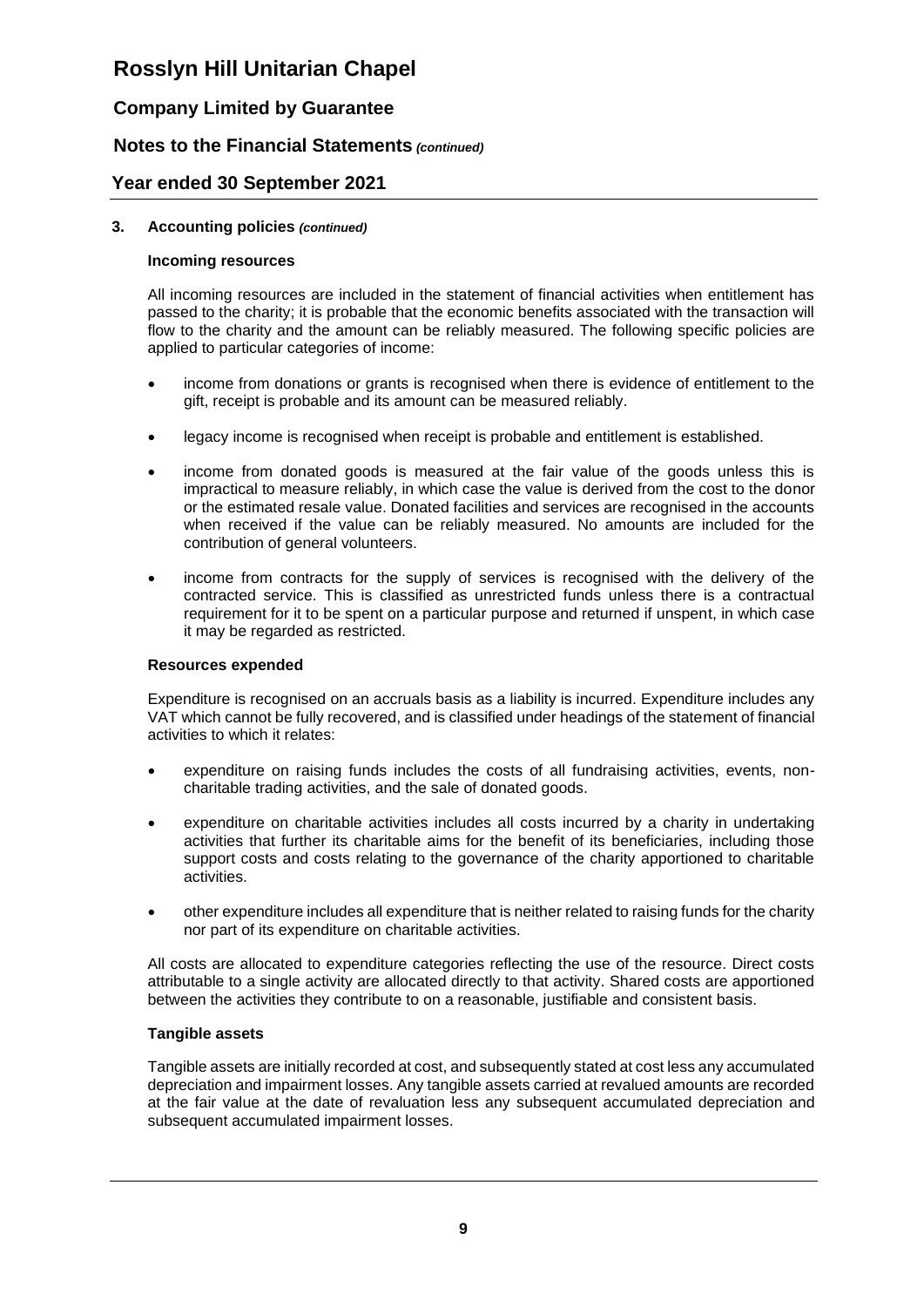## **Company Limited by Guarantee**

### **Notes to the Financial Statements** *(continued)*

### **Year ended 30 September 2021**

#### **3. Accounting policies** *(continued)*

#### **Tangible assets** *(continued)*

An increase in the carrying amount of an asset as a result of a revaluation, is recognised in other recognised gains and losses, unless it reverses a charge for impairment that has previously been recognised as expenditure within the statement of financial activities. A decrease in the carrying amount of an asset as a result of revaluation, is recognised in other recognised gains and losses, except to which it offsets any previous revaluation gain, in which case the loss is shown within other recognised gains and losses on the statement of financial activities.

#### **Depreciation**

Depreciation is calculated so as to write off the cost or valuation of an asset, less its residual value, over the useful economic life of that asset as follows:

| Improvements to Buildings      | ۰. | 5% straight line  |
|--------------------------------|----|-------------------|
| Piano                          | н. | 25% straight line |
| <b>Furniture and Equipment</b> |    | 25% straight line |

#### **Investments**

Unlisted equity investments are initially recorded at cost, and subsequently measured at fair value. If fair value cannot be reliably measured, assets are measured at cost less impairment.

Listed investments are measured at fair value with changes in fair value being recognised in income or expenditure.

#### **Impairment of fixed assets**

A review for indicators of impairment is carried out at each reporting date, with the recoverable amount being estimated where such indicators exist. Where the carrying value exceeds the recoverable amount, the asset is impaired accordingly. Prior impairments are also reviewed for possible reversal at each reporting date.

For the purposes of impairment testing, when it is not possible to estimate the recoverable amount of an individual asset, an estimate is made of the recoverable amount of the cash-generating unit to which the asset belongs. The cash-generating unit is the smallest identifiable group of assets that includes the asset and generates cash inflows that largely independent of the cash inflows from other assets or groups of assets.

For impairment testing of goodwill, the goodwill acquired in a business combination is, from the acquisition date, allocated to each of the cash-generating units that are expected to benefit from the synergies of the combination, irrespective of whether other assets or liabilities of the charity are assigned to those units.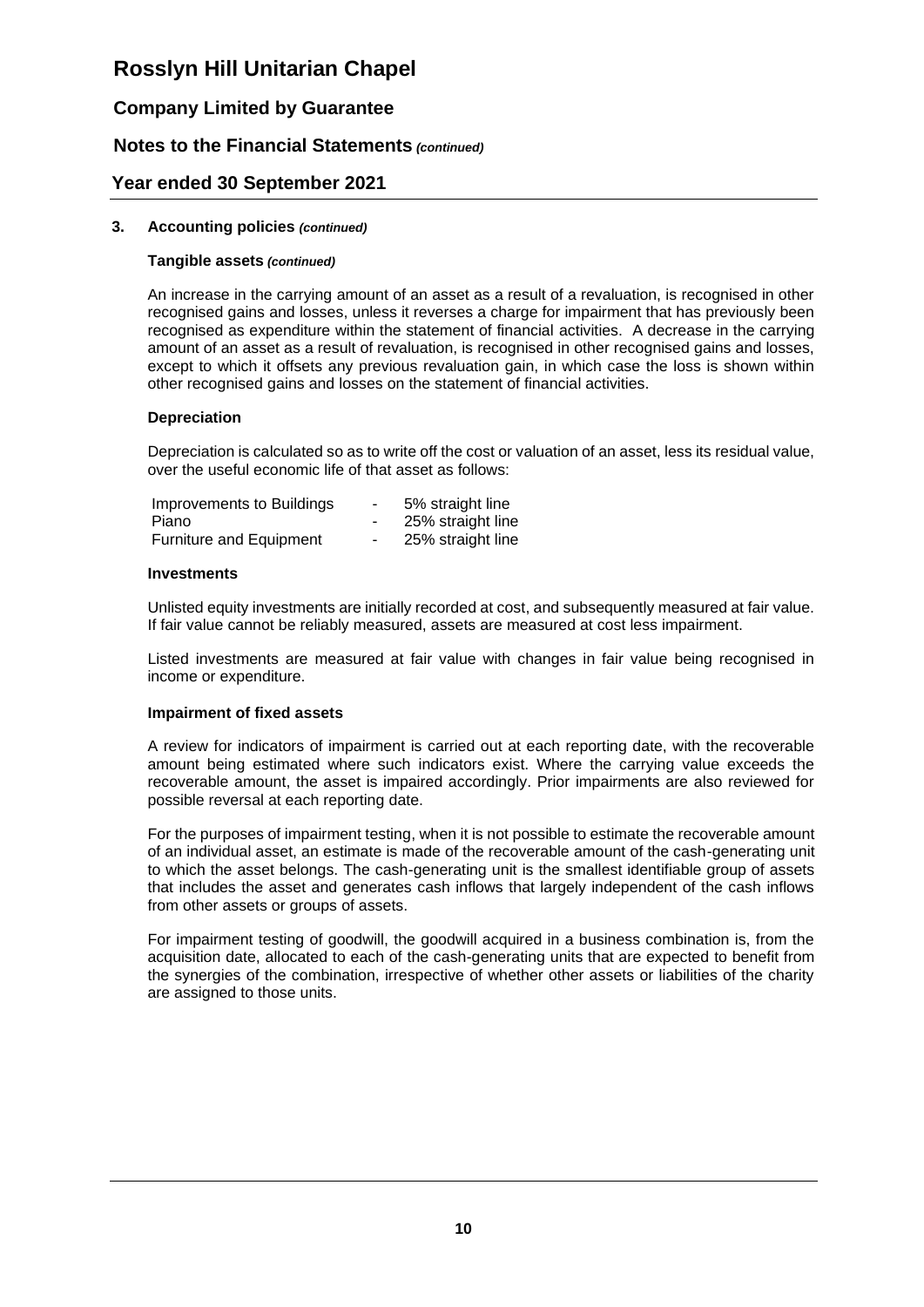## **Company Limited by Guarantee**

### **Notes to the Financial Statements** *(continued)*

### **Year ended 30 September 2021**

#### **3. Accounting policies** *(continued)*

#### **Government grants**

Government grants are recognised at the fair value of the asset received or receivable. Grants are not recognised until there is reasonable assurance that the charity will comply with the conditions attaching to them and the grants will be received.

Where the grant does not impose specified future performance-related conditions on the recipient, it is recognised in income when the grant proceeds are received or receivable. Where the grant does impose specified future performance-related conditions on the recipient, it is recognised in income only when the performance-related conditions have been met. Where grants received are prior to satisfying the revenue recognition criteria, they are recognised as a liability.

#### **Financial instruments**

A financial asset or a financial liability is recognised only when the charity becomes a party to the contractual provisions of the instrument.

Basic financial instruments are initially recognised at the amount receivable or payable including any related transaction costs.

Current assets and current liabilities are subsequently measured at the cash or other consideration expected to be paid or received and not discounted.

Debt instruments are subsequently measured at amortised cost.

Where investments in shares are publicly traded or their fair value can otherwise be measured reliably, the investment is subsequently measured at fair value with changes in fair value recognised in income and expenditure. All other such investments are subsequently measured at cost less impairment.

Other financial instruments, including derivatives, are initially recognised at fair value, unless payment for an asset is deferred beyond normal business terms or financed at a rate of interest that is not a market rate, in which case the asset is measured at the present value of the future payments discounted at a market rate of interest for a similar debt instrument.

Other financial instruments are subsequently measured at fair value, with any changes recognised in the statement of financial activities, with the exception of hedging instruments in a designated hedging relationship.

Financial assets that are measured at cost or amortised cost are reviewed for objective evidence of impairment at the end of each reporting date. If there is objective evidence of impairment, an impairment loss is recognised under the appropriate heading in the statement of financial activities in which the initial gain was recognised.

For all equity instruments regardless of significance, and other financial assets that are individually significant, these are assessed individually for impairment. Other financial assets are either assessed individually or grouped on the basis of similar credit risk characteristics.

Any reversals of impairment are recognised immediately, to the extent that the reversal does not result in a carrying amount of the financial asset that exceeds what the carrying amount would have been had the impairment not previously been recognised.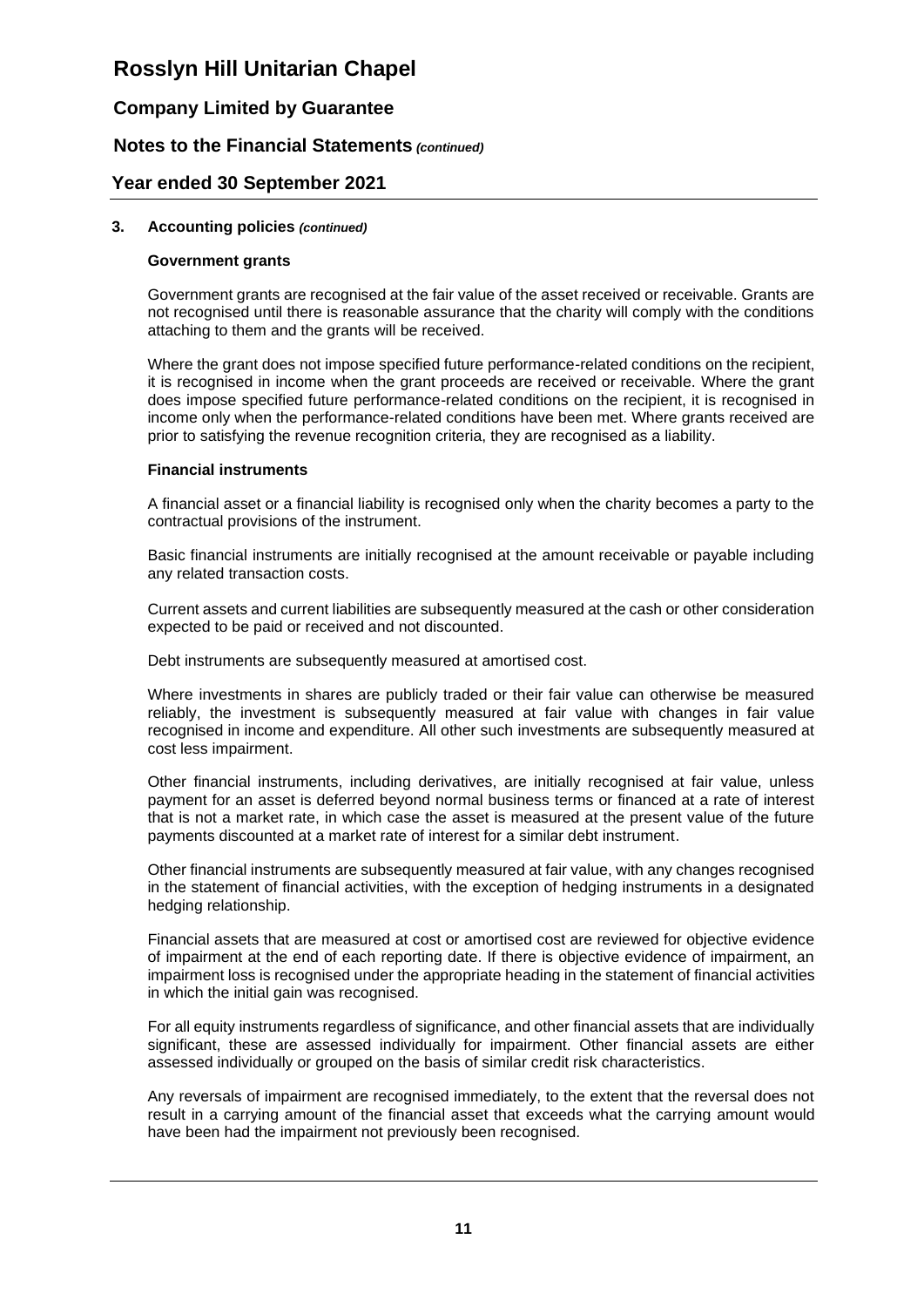## **Company Limited by Guarantee**

### **Notes to the Financial Statements** *(continued)*

### **Year ended 30 September 2021**

#### **3. Accounting policies** *(continued)*

#### **Defined contribution plans**

Contributions to defined contribution plans are recognised as an expense in the period in which the related service is provided. Prepaid contributions are recognised as an asset to the extent that the prepayment will lead to a reduction in future payments or a cash refund.

When contributions are not expected to be settled wholly within 12 months of the end of the reporting date in which the employees render the related service, the liability is measured on a discounted present value basis. The unwinding of the discount is recognised as an expense in the period in which it arises.

#### **4. Limited by guarantee**

Rosslyn Hill Unitarian Chapel is incorporated as a Company limited by guarantee without share capital, as from 8th November 2006.

Members guarantee to contribute an amount not exceeding £1 each, to the assets of the Charitable Company in the event of winding up.

#### **5. Donations and legacies**

| <b>Funds</b> | 2021   | Unrestricted<br><b>Funds</b>         | <b>Total Funds</b><br>2020<br>£ |
|--------------|--------|--------------------------------------|---------------------------------|
| 5,450        | 5,450  | 4,383<br>2,520                       | 4,383<br>2,520                  |
|              |        | 5,757                                | 5,757                           |
|              |        | 2,132                                | 2,132                           |
| 19,093       | 19,093 | 19,593                               | 19,593                          |
| 24,543       | 24,543 | 34,385                               | 34,385                          |
|              | £      | <b>Unrestricted Total Funds</b><br>£ | £                               |

## **6. Charitable activities**

|                           |              | <b>Unrestricted Total Funds</b> | Unrestricted | <b>Total Funds</b> |
|---------------------------|--------------|---------------------------------|--------------|--------------------|
|                           | <b>Funds</b> | 2021                            | Funds        | 2020               |
|                           | £            | £                               | £            | £                  |
| Rentals                   | 13,332       | 13,332                          | 1,285        | 1,285              |
| Hall rentals              | 21,341       | 21,341                          | 14,051       | 14,051             |
| Academy School            | 145,674      | 145,674                         | 165,398      | 165,398            |
| Car parking               | 28,365       | 28,365                          | 21,250       | 21,250             |
| Concerts and other income | 4,735        | 4,735                           | 10,569       | 10,569             |
| Legal compensation        | 22,000       | 22,000                          |              |                    |
|                           | 235,447      | 235,447                         | 212,553      | 212,553            |
|                           |              |                                 |              |                    |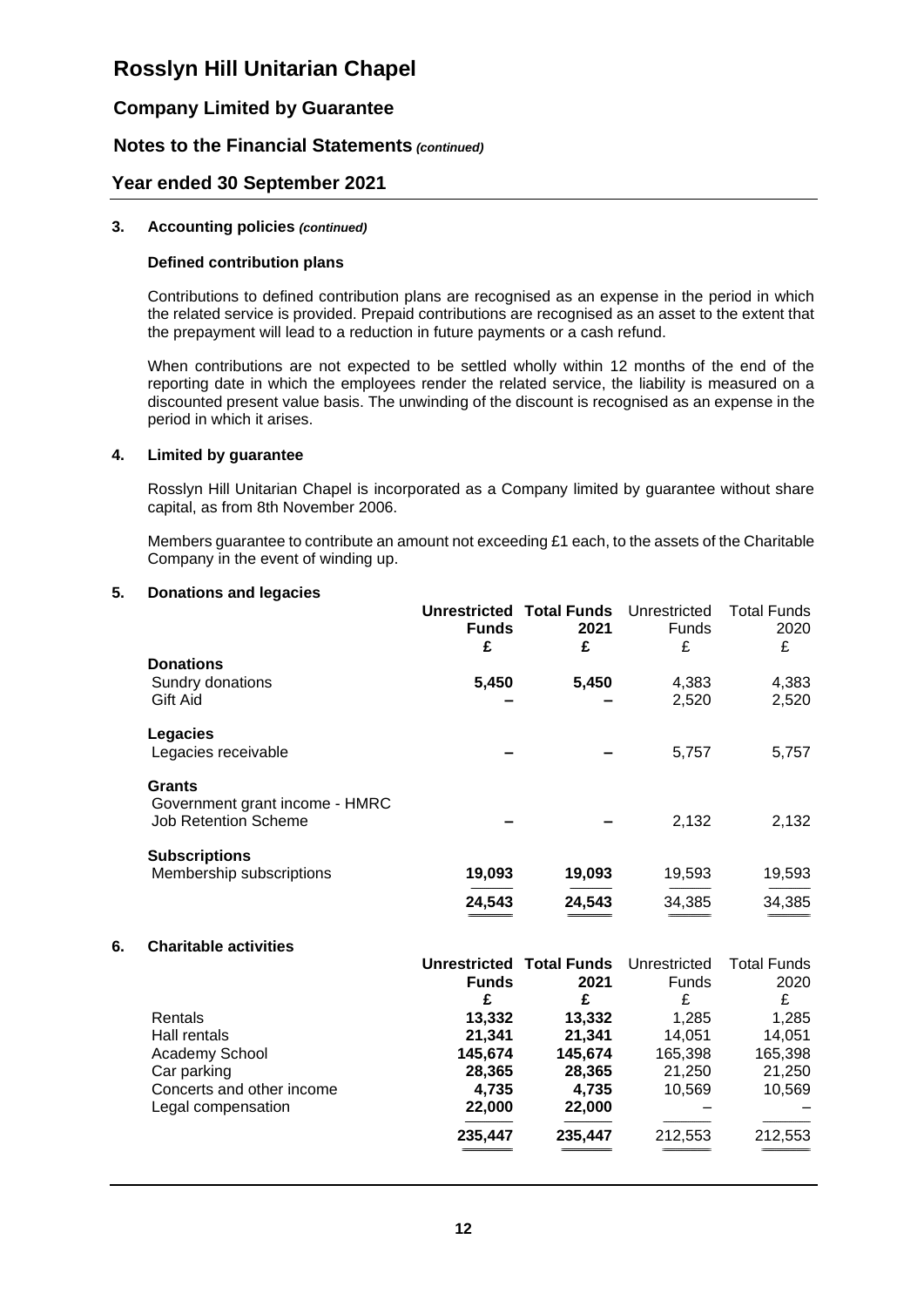## **Company Limited by Guarantee**

## **Notes to the Financial Statements** *(continued)*

## **Year ended 30 September 2021**

### **7. Investment income**

|                     | <b>Funds</b>        | <b>Endowment Total Funds</b> Endowment Total Funds<br>2021 | <b>Funds</b> | 2020 |
|---------------------|---------------------|------------------------------------------------------------|--------------|------|
| Interest receivable | 29                  | 29                                                         | 111          | 111  |
|                     | $\hspace{0.05cm} =$ |                                                            | ______       |      |

## **8. Other income**

**11.** 

|              | <b>Funds</b>             | <b>Restricted Total Funds</b><br>2021 | Funds | Restricted Total Funds<br>2020 |
|--------------|--------------------------|---------------------------------------|-------|--------------------------------|
|              |                          |                                       |       |                                |
| Other income | $\overline{\phantom{a}}$ | $\overline{\phantom{0}}$              | 2.561 | 2.561                          |
|              |                          |                                       |       |                                |

### **9. Expenditure on charitable activities by fund type**

| Principal activity<br>Support costs | <b>Unrestricted</b><br><b>Funds</b><br>£<br>173,860<br>4,198 | <b>Funds</b><br>330             | <b>Restricted Endowment Total Funds</b><br><b>Funds</b><br>£<br>63,117 | 2021<br>£<br>237,307<br>4,198              |
|-------------------------------------|--------------------------------------------------------------|---------------------------------|------------------------------------------------------------------------|--------------------------------------------|
|                                     | 178,058                                                      | 330                             | 63,117                                                                 | 241,505                                    |
| Principal activity                  | Unrestricted<br><b>Funds</b><br>£<br>225,605                 | Restricted<br><b>Funds</b><br>£ | Endowment<br><b>Funds</b><br>£<br>64,907                               | <b>Total Funds</b><br>2020<br>£<br>290,512 |
| Support costs                       | 4,980<br>230,585                                             |                                 | 64,907                                                                 | 4,980<br>295,492                           |

### **10. Expenditure on charitable activities by activity type**

| Principal activity                                             | <b>Activities</b><br>undertaken<br>directly<br>£<br>237,307 | <b>Support</b><br>costs<br>£<br>4,198 | <b>Total funds</b><br>2021<br>£<br>241,505 | Total fund<br>2020<br>£<br>295,492 |
|----------------------------------------------------------------|-------------------------------------------------------------|---------------------------------------|--------------------------------------------|------------------------------------|
| Net income/(expenditure)                                       |                                                             |                                       |                                            |                                    |
| Net income/(expenditure) is stated after charging/(crediting): |                                                             |                                       |                                            |                                    |
| Depreciation of tangible fixed assets                          |                                                             |                                       | 2021<br>£<br>16,363                        | 2020<br>£<br>16,356                |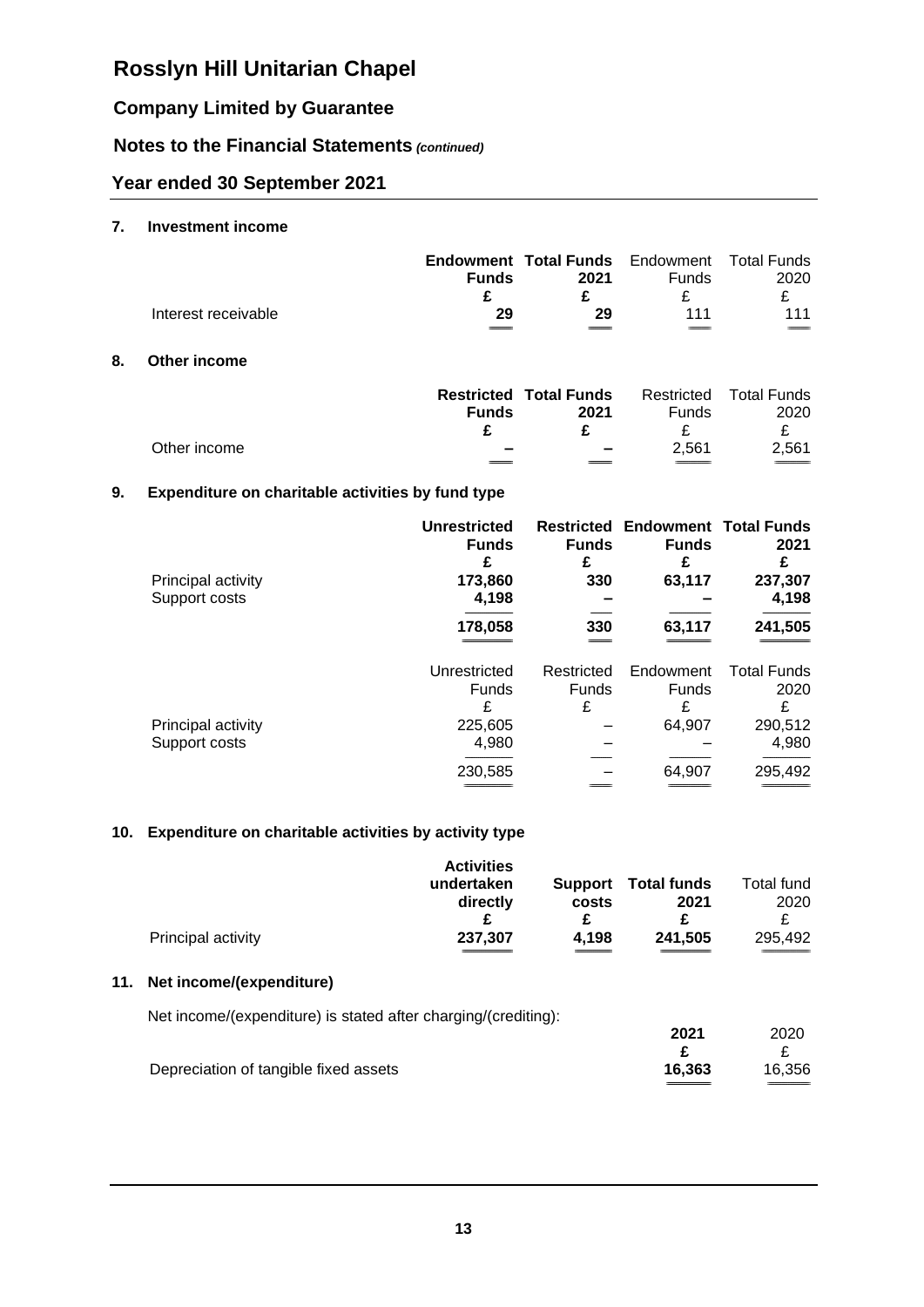## **Company Limited by Guarantee**

### **Notes to the Financial Statements** *(continued)*

### **Year ended 30 September 2021**

#### **12. Independent examination fees**

| 4.600 |
|-------|
| 4.200 |

#### **13. Staff costs**

The total staff costs and employee benefits for the reporting period are analysed as follows:

|                                                                                        | 2021   | 2020    |
|----------------------------------------------------------------------------------------|--------|---------|
|                                                                                        | £      |         |
|                                                                                        | 52,766 | 109,873 |
|                                                                                        | 3.499  | 6,006   |
| Wages and salaries<br>Social security costs<br>Employer contributions to pension plans | 4.933  | 6,332   |
|                                                                                        | 61,198 | 122.211 |
|                                                                                        |        |         |

The average head count of employees during the year was 3 (2020: 5).

No employee received employee benefits of more than £60,000 during the year (2020: Nil).

### **14. Trustee remuneration and expenses**

SORP 2015 requires the following statement to be made: - no remuneration or other benefits from employment with the charity or a related entity were received by the trustees.

#### **15. Tangible fixed assets**

|                        | <b>Improvements</b> | <b>Furniture and</b> |                  |         |
|------------------------|---------------------|----------------------|------------------|---------|
|                        | to Buildings        | <b>Piano</b>         | <b>Equipment</b> | Total   |
|                        | £                   | £                    | £                | £       |
| Cost                   |                     |                      |                  |         |
| At 1 October 2020 and  |                     |                      |                  |         |
| 30 September 2021      | 322,397             | 14,000               | 42,496           | 378,893 |
| <b>Depreciation</b>    |                     |                      |                  |         |
| At 1 October 2020      | 159,804             | 14,000               | 42,002           | 215,806 |
| Charge for the year    | 16,120              |                      | 243              | 16,363  |
|                        |                     |                      |                  |         |
| At 30 September 2021   | 175,924             | 14,000               | 42,245           | 232,169 |
|                        |                     |                      |                  |         |
| <b>Carrying amount</b> |                     |                      |                  |         |
| At 30 September 2021   | 146,473             |                      | 251              | 146,724 |
| At 30 September 2020   | 162,593             |                      | 494              | 163,087 |
|                        |                     |                      |                  |         |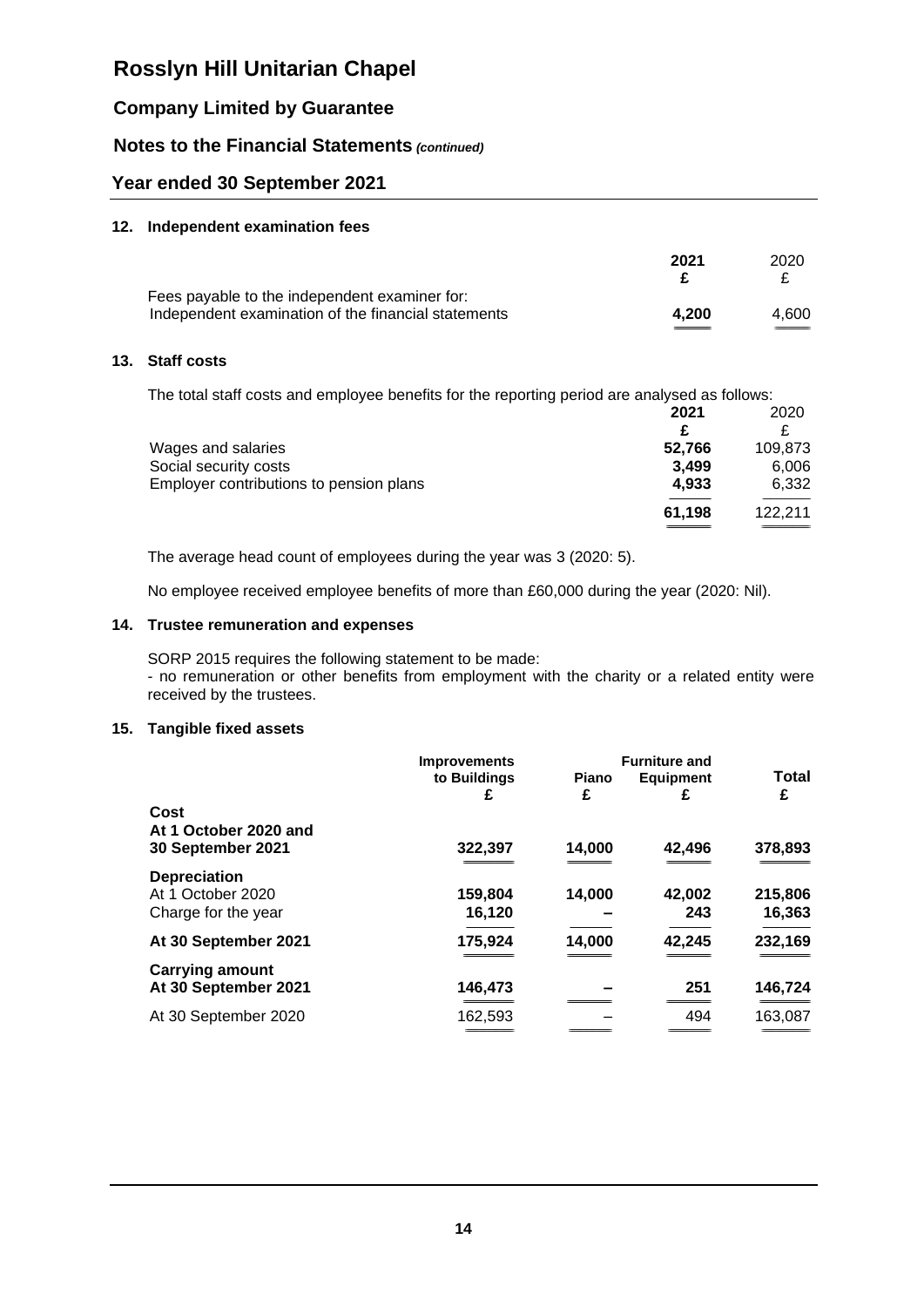## **Company Limited by Guarantee**

## **Notes to the Financial Statements** *(continued)*

### **Year ended 30 September 2021**

#### **16. Investments**

| <b>Unlisted Investments</b> | <b>Unrestricted Endowment</b><br>£ | £        | Total<br>£ |
|-----------------------------|------------------------------------|----------|------------|
| <b>Cost or valuation</b>    |                                    |          |            |
| At 1 October 2020           | 444,558                            | 626,345  | 1,070,903  |
| Additions                   |                                    |          |            |
| Transfers                   | 63,088                             | (63,088) |            |
| Valuation adjustment        | 91,565                             | 273,147  | 364,712    |
| <b>Carrying amount</b>      |                                    |          |            |
| At 30 September 2021        | 599,211                            | 836,404  | 1,435,615  |
| At 30 September 2020        | 444,558                            | 626,345  | 1,070,903  |
|                             |                                    |          |            |

All investments shown above are held at valuation. Historic cost: 2021 - £800,000 (2020 - £800,000).

#### **17. Creditors: amounts falling due after more than one year**

|                           | 2021     | 2020     |
|---------------------------|----------|----------|
|                           | £        | £        |
| Deferred income           | 67,946   | 51,666   |
| Accruals                  | 4,200    | 4,600    |
| Other creditors           | 1,951    | 2,616    |
|                           | 74,097   | 58,882   |
| <b>Deferred income</b>    |          |          |
|                           | 2021     | 2020     |
|                           | £        | £        |
| At 1 October 2020         | 51,666   | 56,515   |
| Amount released to income | (51,666) | (56,515) |
| Amount deferred in year   | 67,946   | 51,666   |

#### **At 30 September 2021 67,946** 51,666

**18. Deferred income**

#### **19. Pensions and other post retirement benefits**

#### **Defined contribution plans**

The amount recognised in income and expenditure as an expense in relation to defined contribution plans was £5,488 (2020: £6,332).

**---------------------------- ----------------------------**

**============================** ============================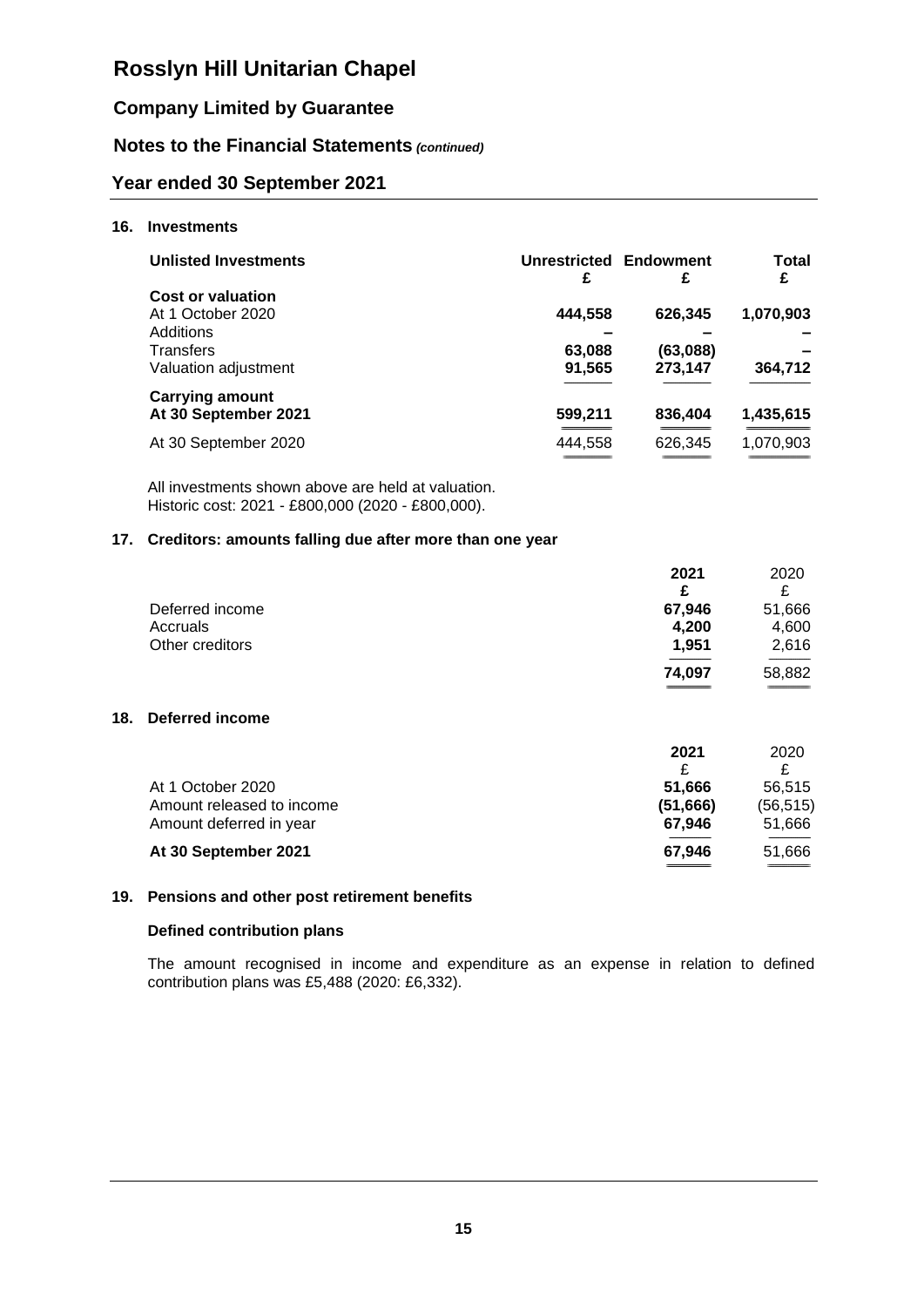## **Company Limited by Guarantee**

## **Notes to the Financial Statements** *(continued)*

## **Year ended 30 September 2021**

## **20. Government grants**

| The amounts recognised in the financial statements for government grants are as follows: |                          |       |
|------------------------------------------------------------------------------------------|--------------------------|-------|
|                                                                                          | 2021                     | 2020  |
|                                                                                          |                          |       |
| Recognised in income from donations and legacies:                                        |                          |       |
| Government grants income                                                                 | $\overline{\phantom{a}}$ | 2.132 |
|                                                                                          |                          |       |

### **21. Analysis of charitable funds**

| <b>Unrestricted funds</b>                                                                           | At 1 Oct<br>2020<br>£ | £           | Income Expenditure<br>£ | <b>Transfers</b><br>£ | Gains and<br><b>losses</b><br>£ | At 30 Sep<br>2021<br>£ |
|-----------------------------------------------------------------------------------------------------|-----------------------|-------------|-------------------------|-----------------------|---------------------------------|------------------------|
| Unrestricted fund<br>- General funds                                                                | 623,135               | 259,990     | (178, 058)              | (100)                 | 91,565                          | 796,532                |
| Designated Fund<br>- Piano Fund<br><b>Designated Fund</b><br>- Protected<br><b>Capital Property</b> | 12,500                |             |                         |                       |                                 | 12,500                 |
| Fund                                                                                                | 200,000               |             |                         |                       |                                 | 200,000                |
| <b>Designated Fund</b><br>- Flower Fund                                                             |                       |             |                         | 100                   |                                 | 100                    |
|                                                                                                     | 835,635               | 259,890     | (178, 058)              | 100                   |                                 | 1,009,132              |
|                                                                                                     | At 1 Oct<br>2019<br>£ | Income<br>£ | Expenditure<br>£        | <b>Transfers</b><br>£ | Gains and<br>losses<br>£        | At 30 Sep<br>2020<br>£ |
| Unrestricted fund<br>- General funds<br><b>Designated Fund</b>                                      | 645,186               | 246,938     | (230, 585)              | (500)                 | (37, 904)                       | 623,135                |
| - Piano Fund<br>Designated Fund<br>- Protected                                                      | 12,000                |             |                         | 500                   |                                 | 12,500                 |
| <b>Capital Property</b><br>Fund<br><b>Designated Fund</b>                                           | 200,000               |             |                         |                       |                                 | 200,000                |
| - Flower Fund                                                                                       |                       |             |                         |                       |                                 |                        |
|                                                                                                     | 857,186               | 246,938     | (230, 585)              |                       | (37, 904)                       | 835,635                |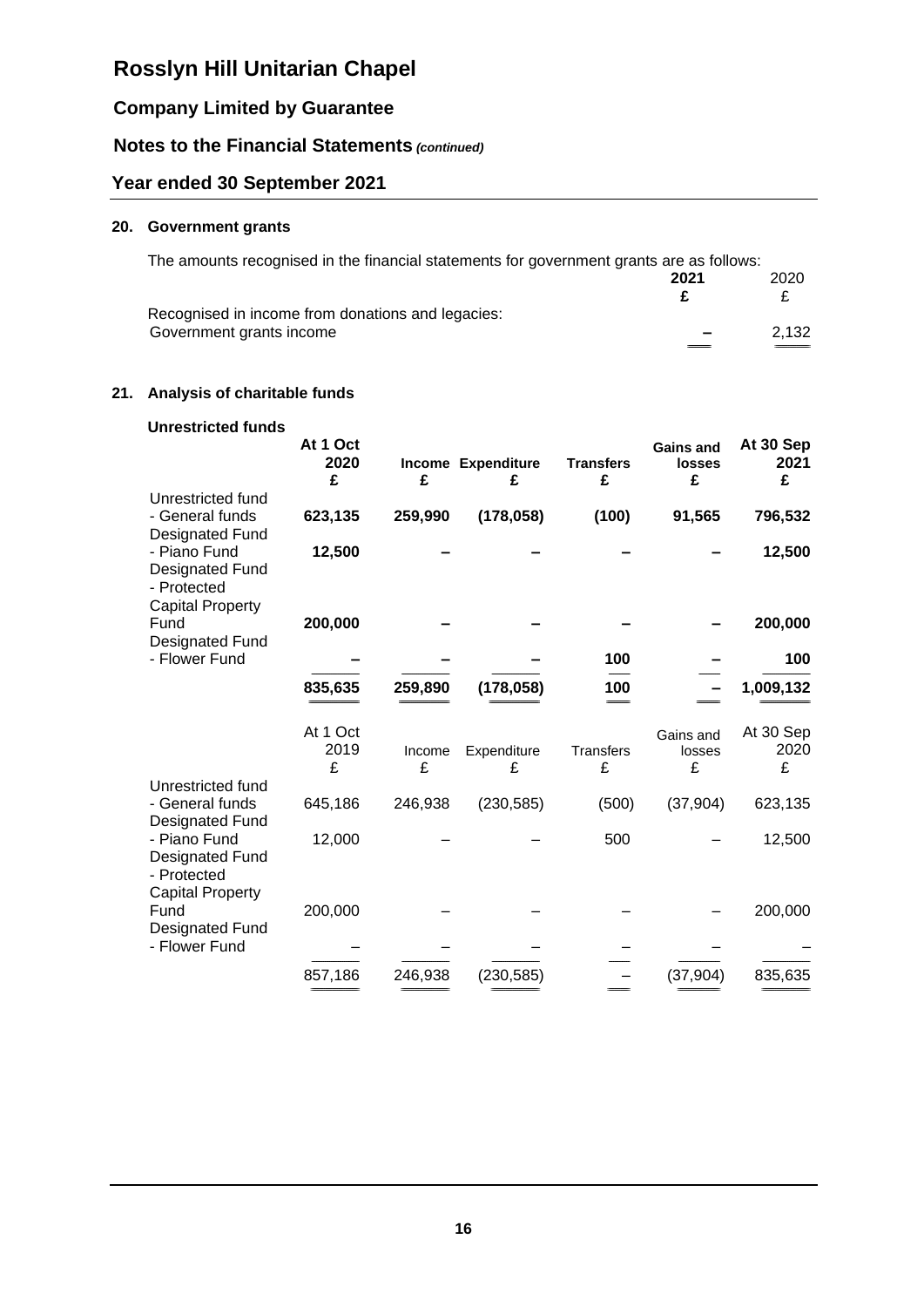## **Company Limited by Guarantee**

## **Notes to the Financial Statements** *(continued)*

## **Year ended 30 September 2021**

## **21. Analysis of charitable funds** *(continued)*

| <b>Restricted funds</b>                                         | At 1 Oct<br>2020<br>£ | £           | <b>Income Expenditure</b><br>£ | <b>Transfers</b><br>£ | <b>Gains and</b><br><b>losses</b><br>£ | At 30 Sep<br>2021<br>£ |
|-----------------------------------------------------------------|-----------------------|-------------|--------------------------------|-----------------------|----------------------------------------|------------------------|
| <b>Restricted Fund -</b><br>Minister's<br>Discretionary<br>Fund | 4,447                 |             | (330)                          |                       |                                        | 4,117                  |
|                                                                 | At 1 Oct<br>2019<br>£ | Income<br>£ | Expenditure<br>£               | Transfers<br>£        | Gains and<br>losses<br>£               | At 30 Sep<br>2020<br>£ |
| Restricted Fund -<br>Minister's<br>Discretionary<br>Fund        | 1,886                 | 2,561       |                                |                       |                                        | 4,447                  |
| <b>Endowment funds</b>                                          |                       |             |                                |                       |                                        |                        |
| Expendable                                                      | At 1 Oct<br>2020<br>£ | Income<br>£ | <b>Expenditure</b><br>£        | <b>Transfers</b><br>£ | <b>Gains and</b><br><b>losses</b><br>£ | At 30 Sep<br>2021<br>£ |
| <b>Endowment Fund</b>                                           | 626,345               | 29          | (63, 117)                      |                       | 364,712                                | 927,969                |
|                                                                 | 626,345               | 29          | (63, 117)                      |                       | 364,712                                | 927,969                |
| Expendable                                                      | At 1 Oct<br>2019<br>£ | Income<br>£ | Expenditure<br>£               | Transfers<br>£        | Gains and<br>losses<br>£               | At 30 Sep<br>2020<br>£ |
| <b>Endowment Fund</b>                                           | 917,023               | 111         | (64, 907)                      |                       | (225, 882)                             | 626,345                |
|                                                                 | 917,023               | 111         | (64, 907)                      |                       | (225, 882)                             | 626,345                |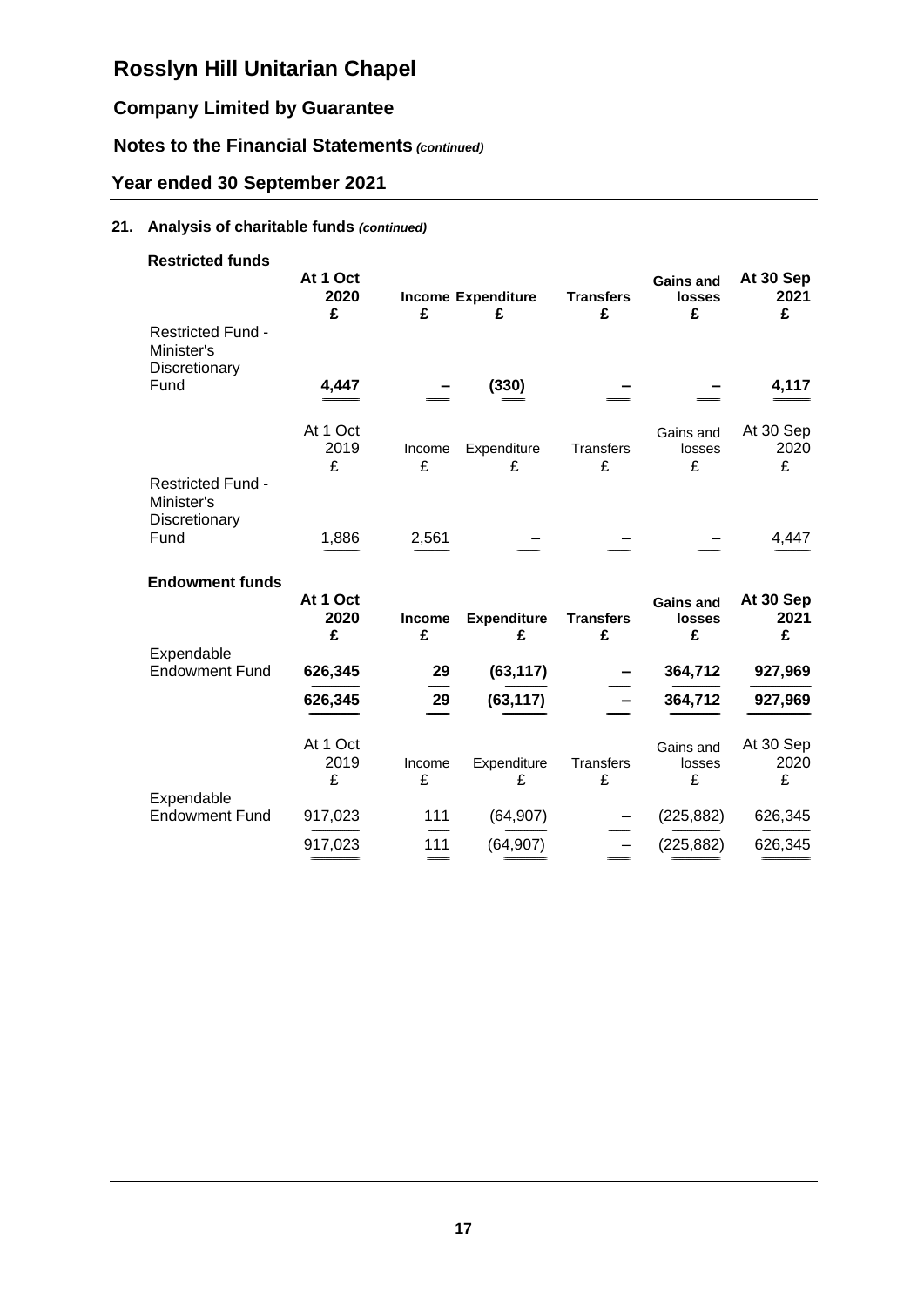**Rosslyn Hill Unitarian Chapel Company Limited by Guarantee Management Information Year ended 30 September 2021**

**The following pages do not form part of the financial statements.**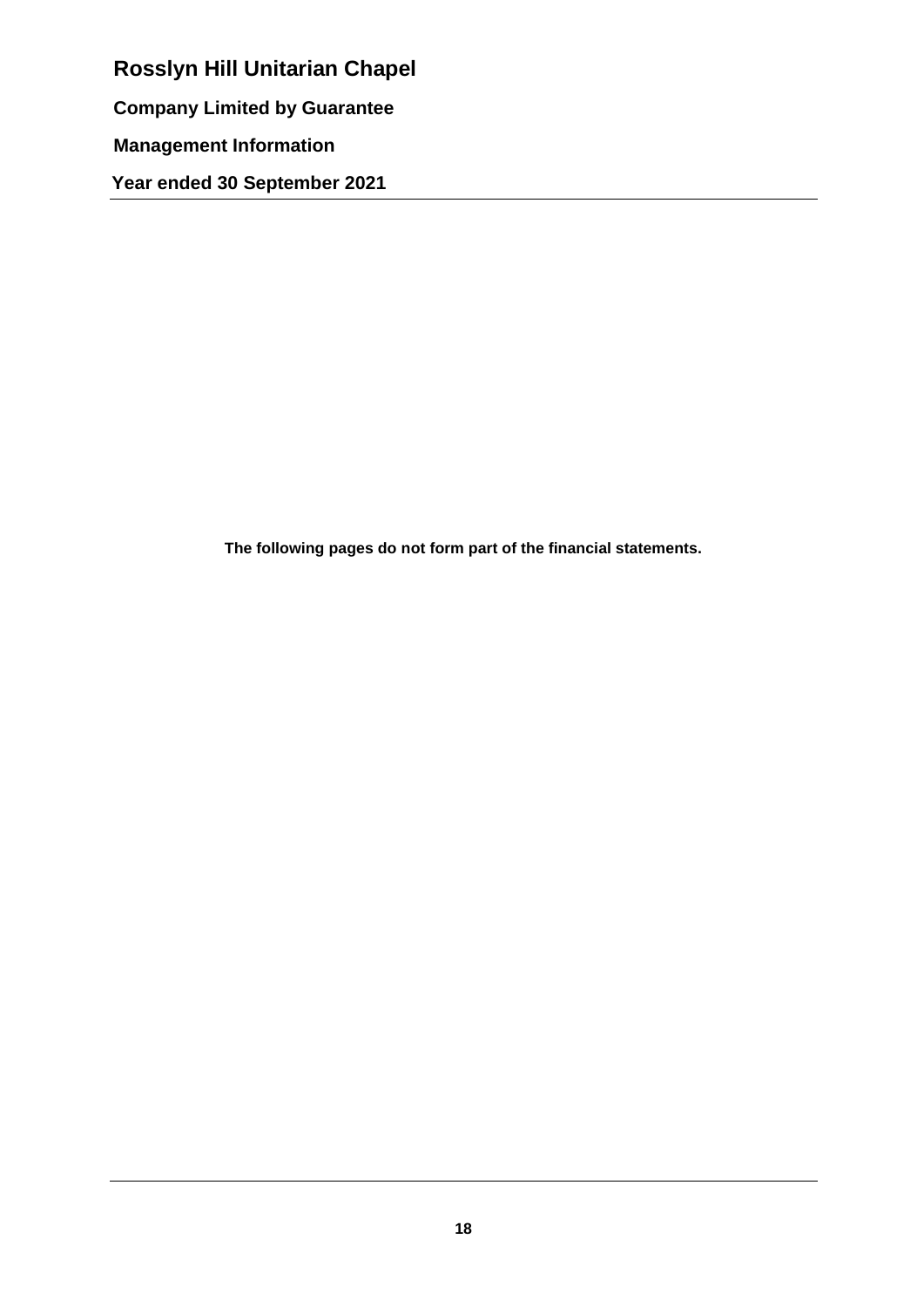# **Company Limited by Guarantee**

## **Detailed Statement of Financial Activities**

## **Year ended 30 September 2021**

|                                                        | 2021<br>£         | 2020<br>£         |
|--------------------------------------------------------|-------------------|-------------------|
| Income and endowments<br><b>Donations and legacies</b> |                   |                   |
| Sundry donations                                       | 5,450             | 4,383             |
| Gift Aid<br>Legacies receivable                        |                   | 2,520<br>5,757    |
| Government grant income - HMRC Job Retention Scheme    |                   | 2,132             |
| Membership subscriptions                               | 19,093            | 19,593            |
|                                                        | 24,543            | 34,385            |
| <b>Charitable activities</b>                           |                   |                   |
| Rentals                                                | 13,332            | 1,285             |
| Hall rentals                                           | 21,341            | 14,051            |
| Academy School<br>Car parking                          | 145,674<br>28,365 | 165,398<br>21,250 |
| Concerts and other income                              | 4,735             | 10,569            |
| Legal compensation                                     | 22,000            |                   |
|                                                        | 235,447           | 212,553           |
| <b>Investment income</b>                               |                   |                   |
| Interest receivable                                    | 29                | 111               |
| Other income                                           |                   |                   |
| Other income                                           |                   | 2,561             |
| <b>Total income</b>                                    | 260,019           | 249,610           |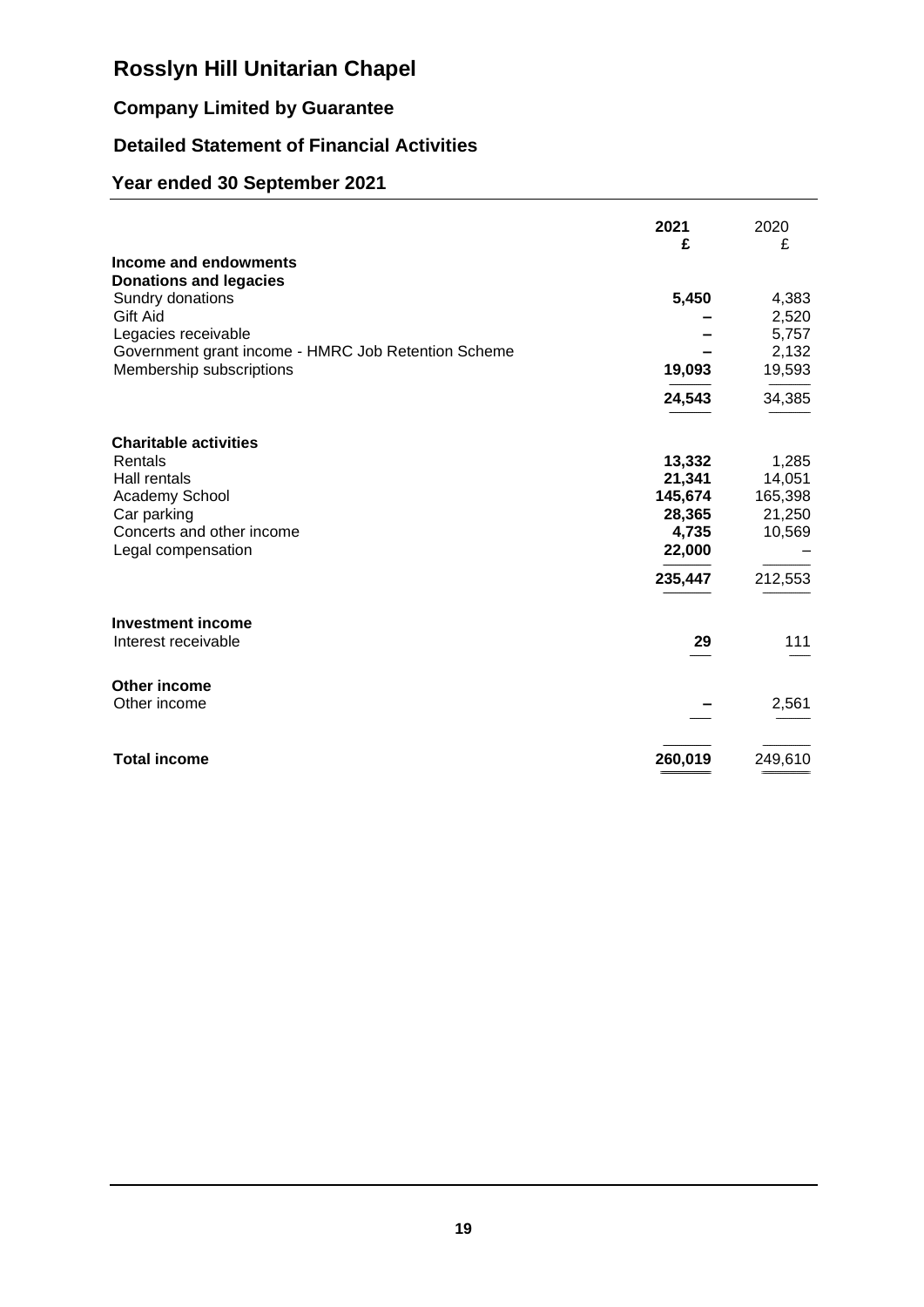## **Company Limited by Guarantee**

## **Detailed Statement of Financial Activities** *(continued)*

## **Year ended 30 September 2021**

|                                             | 2021    | 2020      |
|---------------------------------------------|---------|-----------|
| <b>Expenditure</b>                          | £       | £         |
| <b>Expenditure on charitable activities</b> |         |           |
| Wages and salaries                          | 52,766  | 109,873   |
| Employer's NIC                              | 3,499   | 6,006     |
| Pension costs                               | 4,933   | 6,332     |
| Other establishment                         | 93,524  | 86,808    |
| Other motor/travel costs                    | 4,500   | 4,500     |
| Legal and professional fees                 |         | 1,659     |
| Telephone                                   | 6,480   | 2,585     |
| Other office costs                          | 3,340   | 3,675     |
| Minister's Expenses                         | 2,369   | 1,027     |
| Childrens' Chapel                           | 2,449   | 3,140     |
| <b>Endowment Funds Expenditure</b>          | 63,117  | 64,907    |
| Minister's Discretionary Fund expenditure   | 330     |           |
| <b>Independent Examiners Fees</b>           | 4,198   | 4,980     |
|                                             | 241,505 | 295,492   |
| <b>Total expenditure</b>                    | 241,505 | 295,492   |
| Net income/(expenditure)                    | 18,514  | (45, 882) |